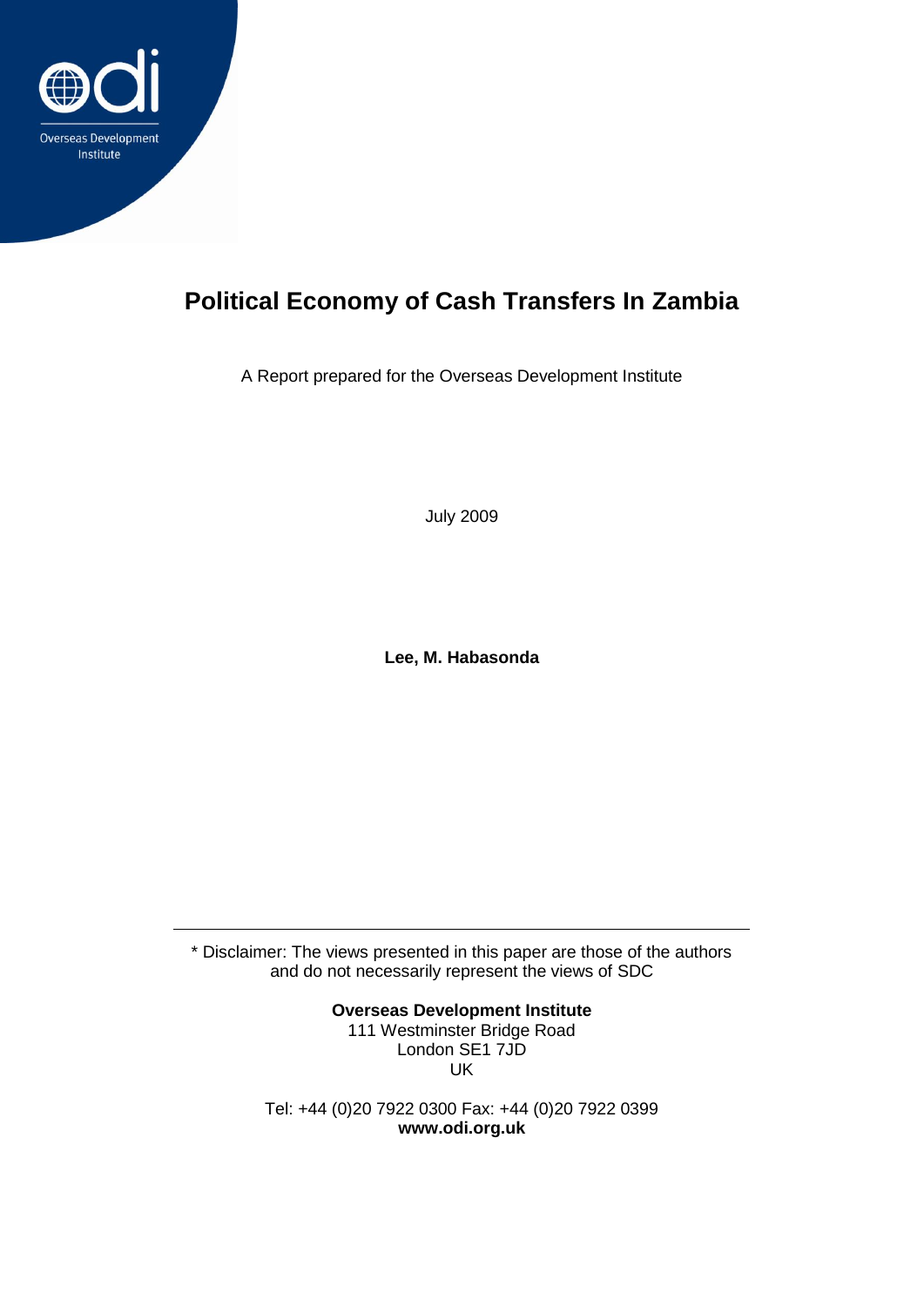### **Background and Acknowledgements**

Evidence on how cash transfers can reduce poverty remains a hot topic in both development and relief circles. Some development agencies have put cash transfers at the centre of their social protection strategies. However, cash transfers are far from a panacea, and questions around the appropriateness and feasibility of cash transfers in different contexts are important and urgent.

This paper is one of three commissioned studies on cost affordability and political economy of Cash Transfers - part of ODI's research study (2006–09) "Cash Transfers and their Role in Social Protection". The study aims to compare cash with other forms of transfers, identifying where cash transfers may be preferable, the preconditions for cash transfers to work well and how they may best be targeted and sequenced with other initiatives. The study explores a number of issues of interest to donors and governments, including which forms of targeting and delivery mechanisms are most appropriate. This project is co-funded by the Swiss Agency for Development and Cooperation (SDC) and the UK Department for International Development (DFID).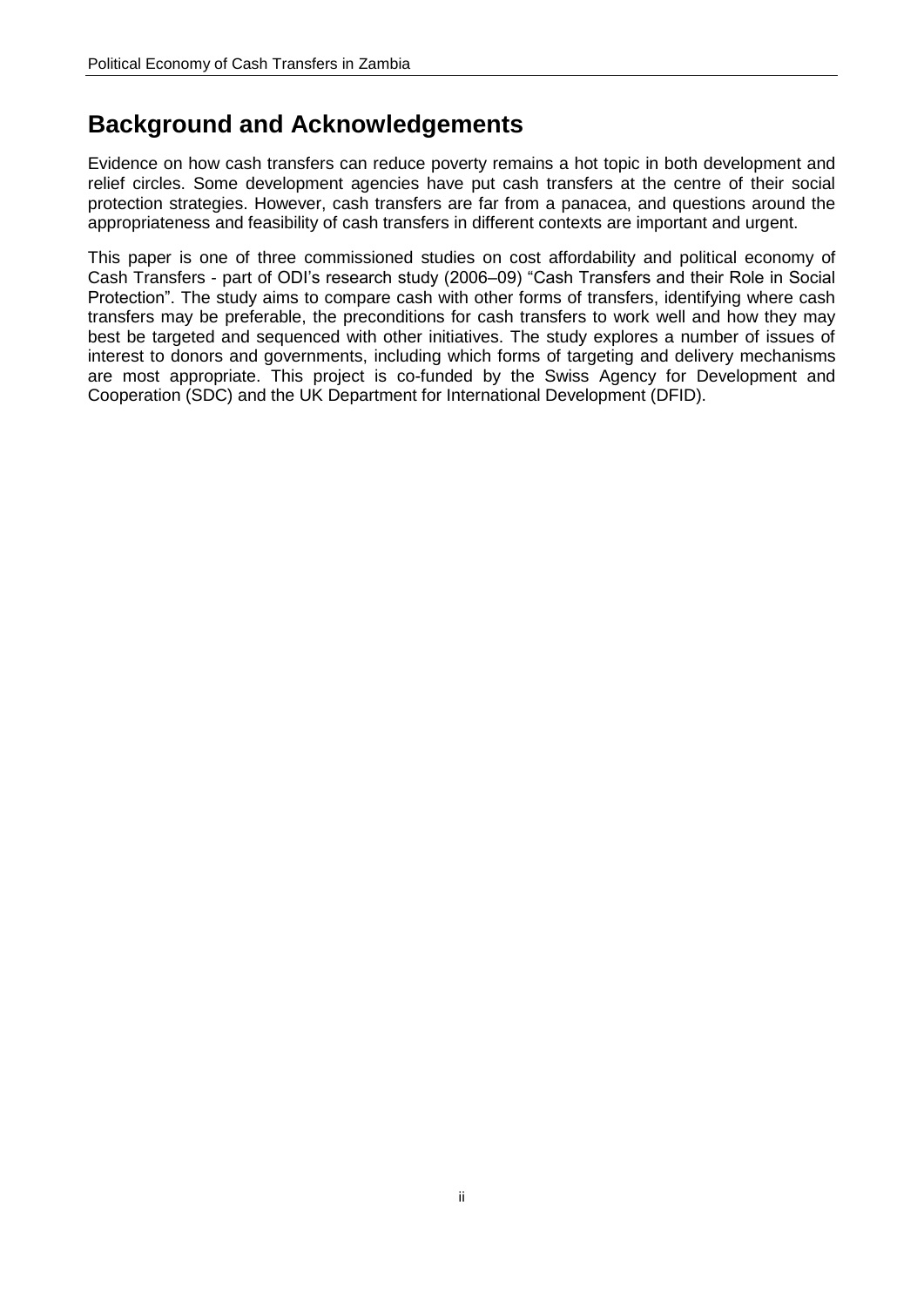## **Contents**

| 1.  |     |  |  |  |  |  |  |
|-----|-----|--|--|--|--|--|--|
| 1.1 |     |  |  |  |  |  |  |
|     | 1.2 |  |  |  |  |  |  |
| 2.  |     |  |  |  |  |  |  |
| 2.1 |     |  |  |  |  |  |  |
| 2.2 |     |  |  |  |  |  |  |
| 2.3 |     |  |  |  |  |  |  |
| 2.4 |     |  |  |  |  |  |  |
| 2.5 |     |  |  |  |  |  |  |
| 3.  |     |  |  |  |  |  |  |
| 4.  |     |  |  |  |  |  |  |
|     |     |  |  |  |  |  |  |
|     |     |  |  |  |  |  |  |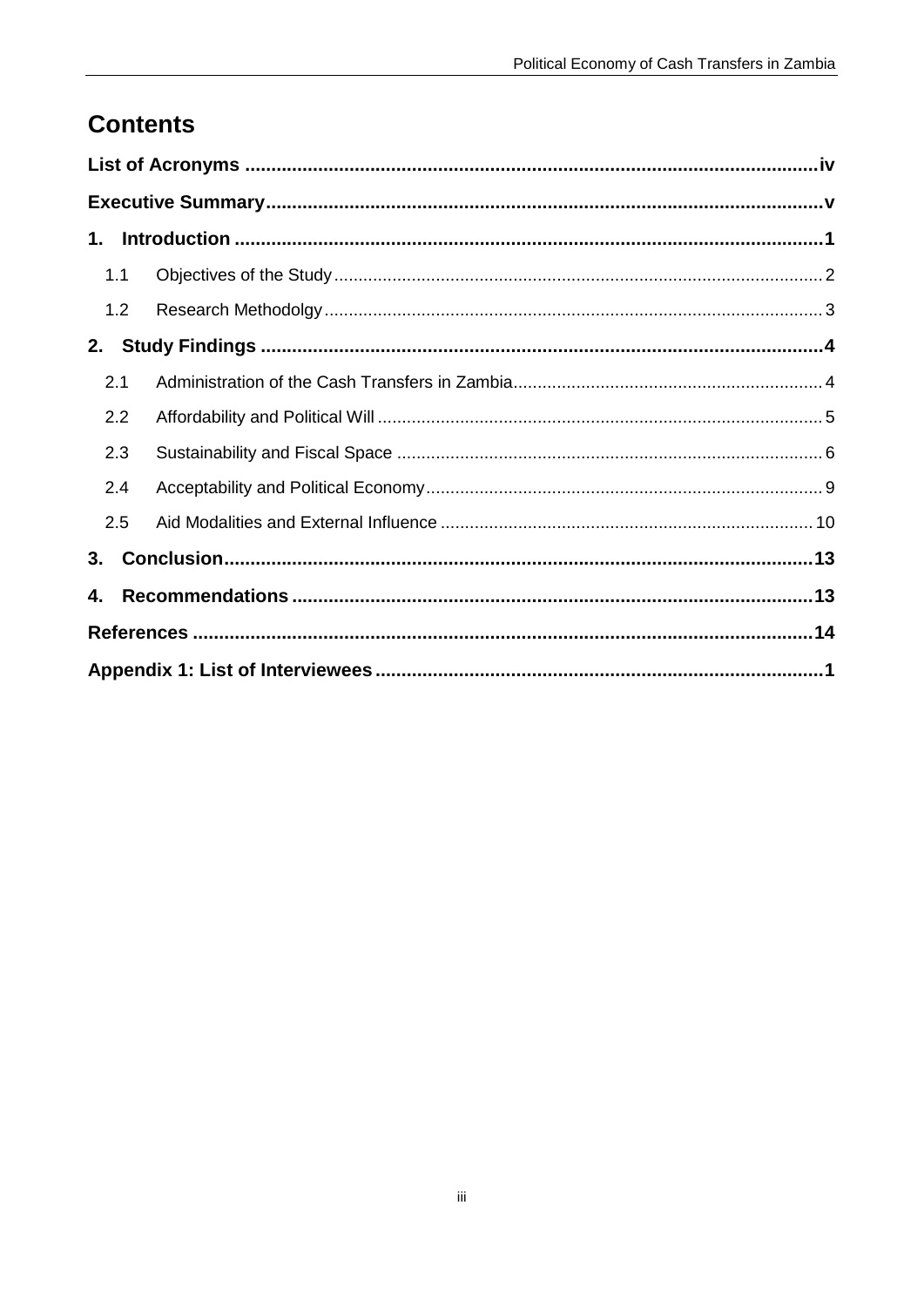## <span id="page-3-0"></span>**List of Acronyms**

| <b>ACC</b>   | <b>Area community Committees</b>                      |  |  |  |
|--------------|-------------------------------------------------------|--|--|--|
| <b>CTs</b>   | <b>Cash Transfers</b>                                 |  |  |  |
| <b>CWAS</b>  | <b>Community Welfare Assistance Committees</b>        |  |  |  |
| <b>DFID</b>  | Department for International Development              |  |  |  |
| <b>FNDP</b>  | Fifth National development Plan                       |  |  |  |
| <b>GTZ</b>   | German Technical cooperation Agency                   |  |  |  |
| HDI          | Human Development Index                               |  |  |  |
| <b>ILO</b>   | International Labour organisation                     |  |  |  |
| <b>MCDSS</b> | Ministry of Community Development and Social Services |  |  |  |
| <b>MoFNP</b> | Ministry of Finances and National Planning            |  |  |  |
| <b>OVCs</b>  | Orphaned and Vulnerable Children                      |  |  |  |
| <b>PWACS</b> | <b>Public Welfare Assistance Committees</b>           |  |  |  |
| <b>PWAS</b>  | <b>Public Welfare Assistance Scheme</b>               |  |  |  |
| <b>SAGs</b>  | <b>Sector Advisory Group</b>                          |  |  |  |
| <b>UNDP</b>  | United Nations Development Programme                  |  |  |  |
| <b>UNZA</b>  | University of Zambia                                  |  |  |  |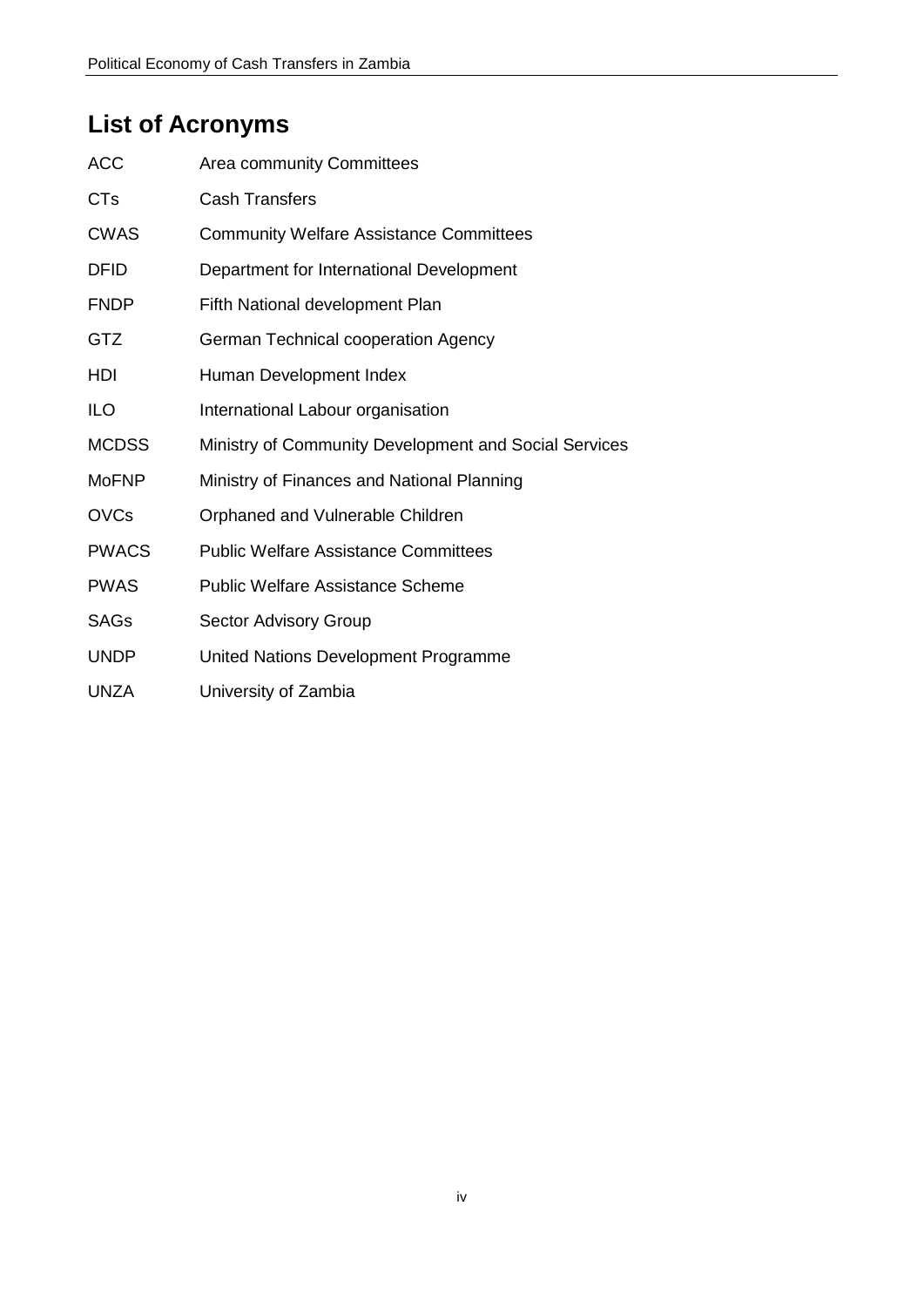## <span id="page-4-0"></span>**Executive Summary**

*Summary of Findings*

- The neo-liberal ideology has an impact on the attitudes and perceptions about cash  $\bullet$ transfers in Zambia. CTs are seen by some as leading to consumption and hence undermining long-term economic growth targets. Those who perceive them as an investment argue that targeting is the most efficient option for CTs in Zambia due to its weak economy
- Donor aid has played a critical role in shaping the cash transfer programme, and social  $\bullet$ protection in general. The donor's influence was responsible for cash transfer prominence in Zambia's fifth national development plan, including current expansion plans
- The MCDSS has tended to focus on how to use donor aid rather than how to generate the  $\bullet$ resources needed to execute CTs
- $\bullet$ The study has also determined that a minimum package of targeted assistance for all the incapacitated households in Zambia is affordable. For instance, to run a national social cash transfer scheme targeting the poorest 10% of Zambians will cost 1.1% of the total government budget in 2009. However, there is lack of political will to allocate resources in the budget.
- There is also evidence that there are inadequate arrangements for the monitoring and evaluation of CT programmes in some pilot regions such as Chipata. This has constrained the scope in which design and implementation elements can be improved.
- $\bullet$ In relation to the Livingstone Call for Action on Social Protection 2006 and commitments given to the 2008 AU Conference of Ministers of Social Development (Livingstone Two), there is very little, if at all, that has been done. For instance, there has not been any significant change with regard to increased investment in resource mobilisation, institutional and human resource capacity.

#### *Conclusion*

- CT programmes are relatively new in Zambia. They started with a pilot scheme in Kalomo  $\bullet$ district (Southern province) in 2003. Currently there are pilots being implemented in four other districts with plans underway to expand to five districts this year (2009).
- CT programmes are relevant in Zambia but are currently failing to reach a wide range of  $\bullet$ people that are equally incapacitated and poor. Furthermore, CTs are operating without the necessary legal backing and political will.
- The neo-liberal ideology has an impact on the attitudes and perceptions about CTs in Zambia. CTs are seen as leading to consumption and hence undermining long-term economic growth targets. However with careful targeting, CTs can ensure the optimum use of the meagre resources available to provide relief to the incapacitated.
- Currently CT programmes are heavily dependent on donors. However for long term  $\bullet$ sustainability, there is a need for the government to provide leadership in resource mobilisation and own the CT programmes with increased reliance on local resources. There is also need for investment in institutional and human capacity building to ensure effective implementation of the AU Livingstone Call for Action on Social Protection.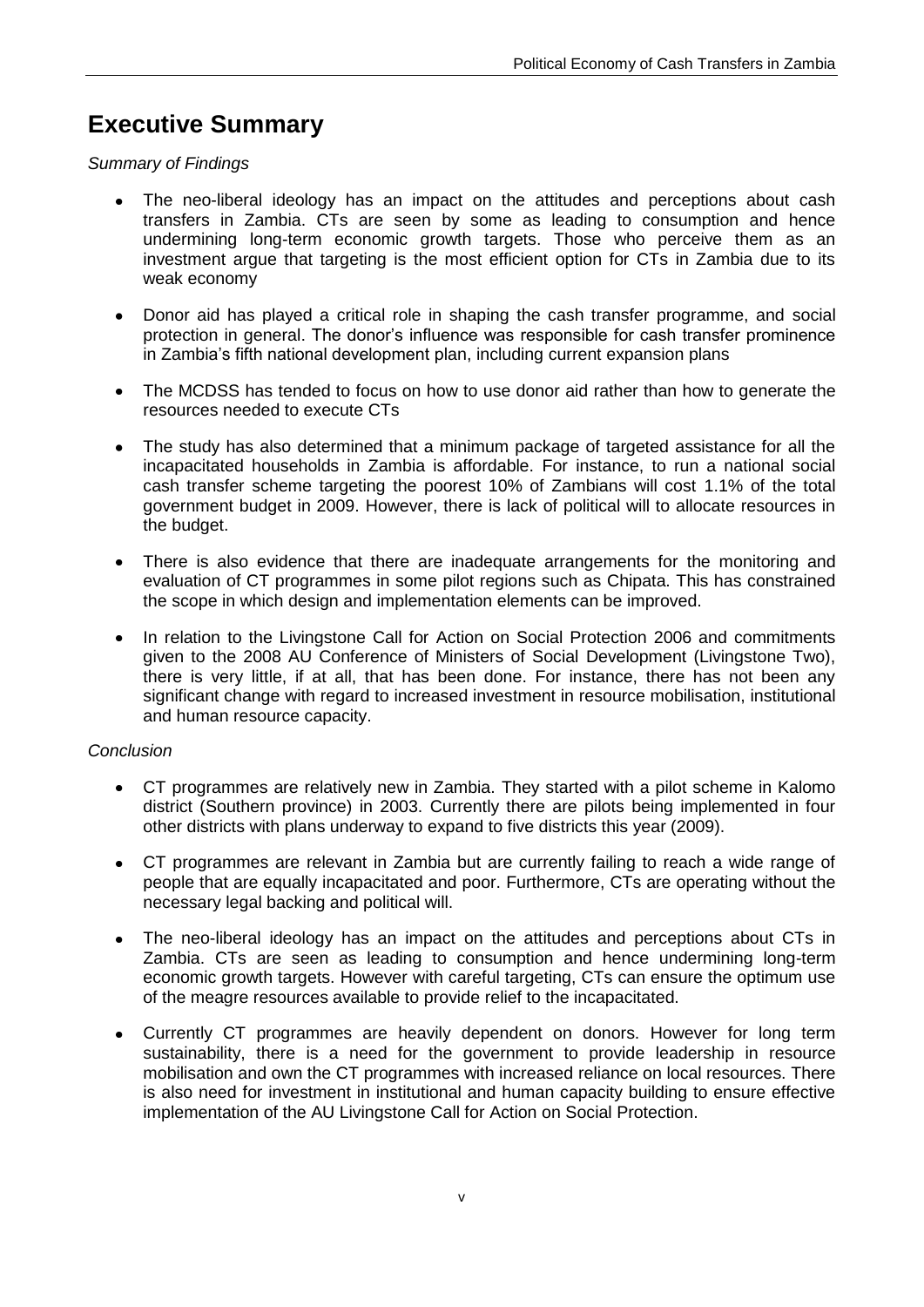$\bullet$ Notwithstanding all these challenges, CT programmes in Zambia need to be up scaled as they have the ability to provide relief to the many poor and incapacitated households across the country

#### *Recommendations*

- There is need for more debate around CT programmes to ensure that policy implementation and budgetary resource allocation are matched.
- $\bullet$ The Zambian authorities must implement a nation-wide programme rather than keeping on with pilot schemes. The budget can accommodate 10% of the most destitute households in the country.
- To guarantee long-term sustainability there is need for the government of Zambia to  $\bullet$ increase internal resource allocation in combination with external resources to support CTs rather than focusing on managing external resources for the programme.
- There is need to strengthen, outsource or establish institutions that will ensure effective  $\bullet$ implementation of CT programmes. At present there are human resource and capacity constraints.
- Targeting should be carefully undertaken to ensure that the provision of cash does not alter  $\bullet$ behaviour negatively, as well as to allow for the optimum use of the limited resources available.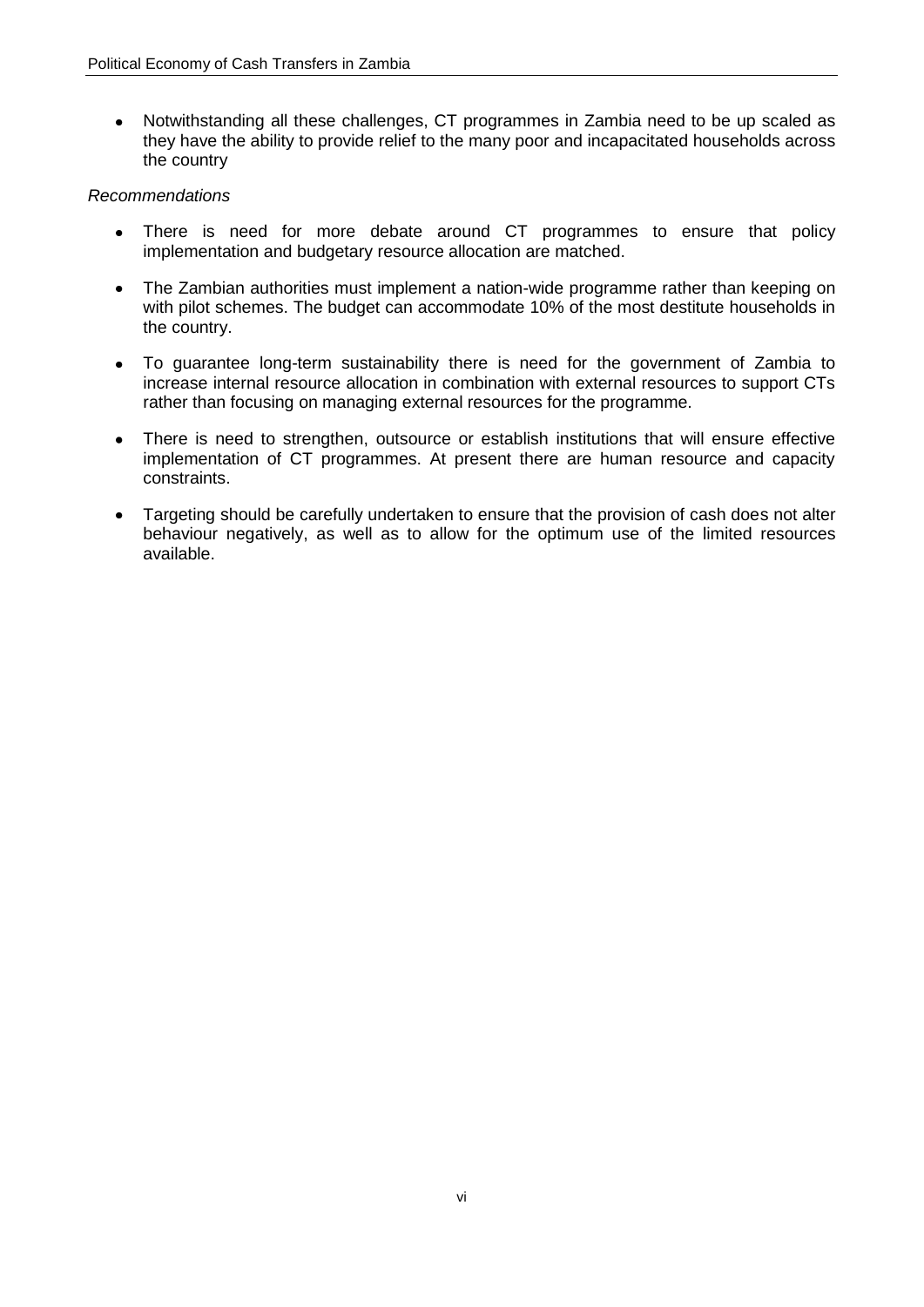## <span id="page-6-0"></span>**1. Introduction**

Cash transfers (CTs) are the Zambian government social assistance scheme that provides payments of money to individuals or households who are vulnerable or incapacitated. It is located in the department of Social welfare in the Ministry of Community Development and Social services (MCDSS). This study examines the political economy of cash transfers in Zambia, with a particular focus on factors of affordability, sustainability and acceptability. The study contributes to the global experiences of the debate on the potential of cash transfers to promote livelihoods in both international and humanitarian contexts.

The past decade has witnessed a rise in social protection schemes aimed at poverty reduction and protection of vulnerable people in societies, including Zambia. This is because of the worsening human conditions accentuated by severe poverty among people in Zambia. Just as in many developing countries, social protection schemes in Zambia have taken new social problems such as HIV/AIDS and interacted with other drivers of poverty to simultaneously stabilise the livelihoods of families and creating community safety nets. This new focus, largely driven by donor nations, appears to be a reaction to the failure of economic paradigms that did not achieve human security and poverty reduction in the past. There is now a growing interest by western donors to link their understanding of the vulnerability of families, and threats to the human capital of children with lifelong inter-generational consequences. This has accelerated donor and governmental discussions around commitments to social protection programmes. Prominent among such social protection schemes are Cash Transfer (CT) programmes.

CTs are part of the non contributory social protection programmes that are found in Zambia. These social protection programmes involve making transfers in the form of cash, goods or services to persons at risk of, or already experiencing, adverse conditions such as poverty, unemployment and sickness; or otherwise vulnerable owing to their age, physical condition or household status.<sup>1</sup> The non-contributory programmes do not link benefits to any condition and thus makes such transfers unilateral. Five non contributory programmes in Zambia have been identified as the most significant in terms of their coverage and impact on social protection.<sup>2</sup> These are the Public Welfare Assistance Scheme (PWAS), the Food Security Pack (FSP), the School Feeding Programme (SFP), the Project Urban Self- Help (PUSH) and the Social Cash Transfer (CTs) programme<sup>3</sup>. CTs are relatively new in Zambia although other forms of social welfare assistance have been in existence for some time.

The idea of CTs in Zambia originated as a donor pilot project in 2003 in one district of Zambia called Kalomo. The project was supported by the German Technical Development Cooperation (GTZ). The Member of Parliament for Kalomo central explained that he had held discussions with GTZ who showed interest in piloting the scheme in his constituency. Once success was achieved in the pilot programme, the scheme eventually became part of the government national development blueprint (the fifth National Development Plan (FNDP)) which spans the period 2006- 2010. Since then there have been efforts to expand the CTs programme, infact there is now a joint donor government strategy for scaling up cash transfers schemes in the country.

At present a group of social cash transfers schemes are financed and technically supported by international organisations and donors and implemented under PWAS structures in five districts of the country. CTs are a form of social transfer involving regular and predictable payments to vulnerable households or individuals in order to ensure a minimum level of wellbeing and take the

2 Ibid

-

3 Ibid

<sup>1</sup> See ILO report on Zambia- social protection expenditure and performance review and social budget p.98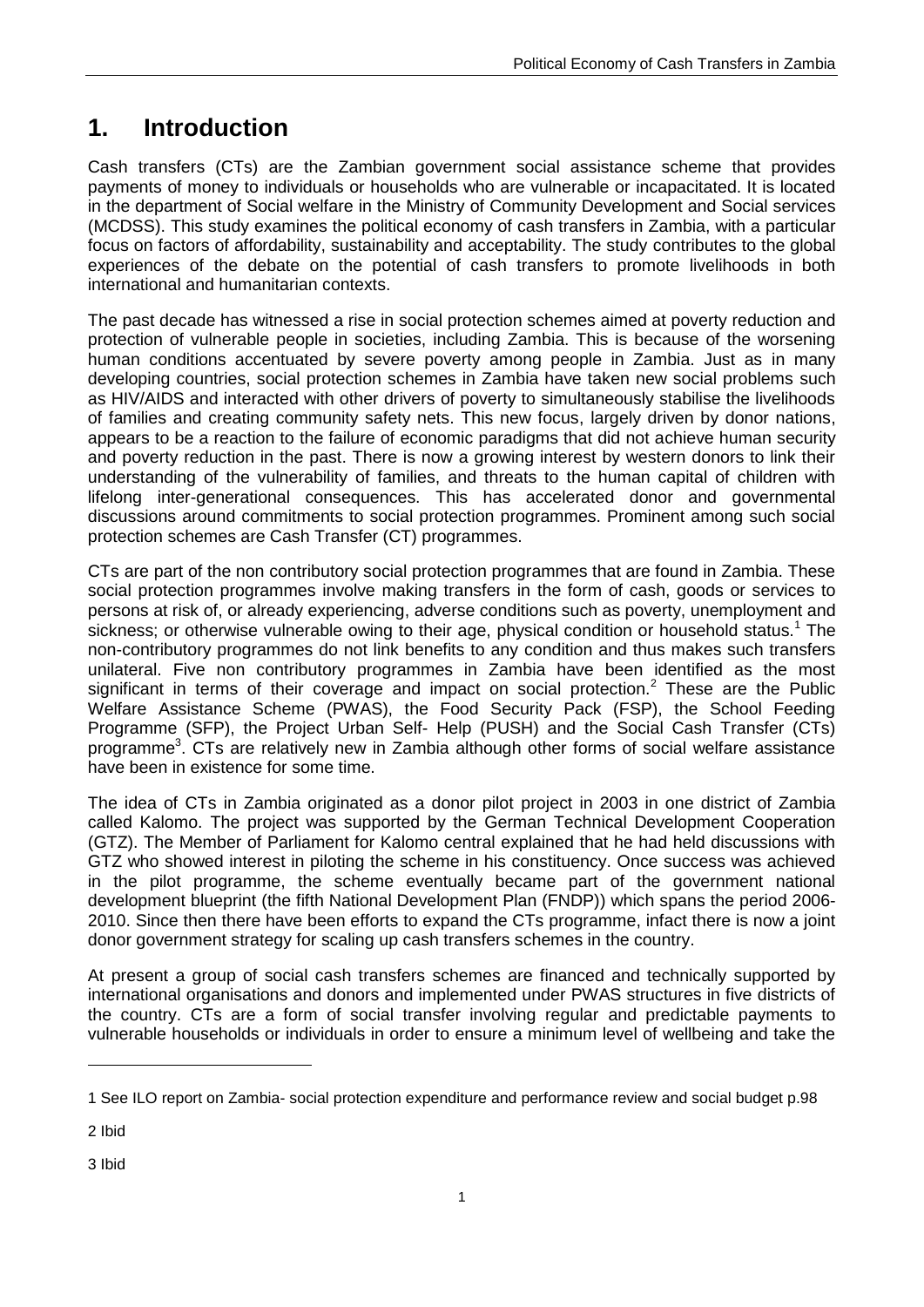form of income support, child grants, disability benefits, foster care grants, scholarships and stipends or non contributory social pensions.<sup>4</sup> Others have defined CTs as regular payments of money provided by government or nongovernmental organisations to individual households, in exchange for active compliance with human capital conditionalities.<sup>5</sup> The human capital conditionalities can include such requirements as school attendance or academic achievement by children, clinic visits, meeting nutritional objectives, and adult educational programmes. The essence of CTs is to reduce chronic or shock induced poverty, providing social protection, addressing social risk and reducing economic vulnerability while at the same time promoting human capital development. The ultimate intention is to break internecine inter-generational transmission of poverty.

CTs being undertaken in Zambia are only for incapacitated households whereas the unemployed or able bodied are targeted by other schemes such as public works or food security packs. In a number of instances those who are under CTs scheme have also benefited if they keep school going children through the school feeding programme.

The five districts piloting the CT programmes in Zambia are Kalomo, Chipata, Monze, Katete and Kazungula. The pilot schemes of the CTs have the following objectives $6$ :

- Reduce extreme poverty, hunger, and starvation in the 10% most destitute and incapacitated (non-viable) households at national and at pilot region level. The focus lies mainly, though not exclusively, on households headed by the elderly and caring for the OVCs because the breadwinners are chronically sick or have died due to HIV and AIDS or other reasons.
- $\bullet$ Generate information on the feasibility, costs and benefits and all positive and negative impacts of a social CT scheme as a component of a Social Protection Strategy for Zambia.

CTs mainly target destitute households and persons also known as the incapacitated poor. To qualify for social assistance, households/individuals must experience unfavourable social, economic and other personal characteristics. The characteristics of the household head (referred to as social qualifiers) are: being elderly; a child; a person living with disability; chronically ill; female; an orphan, or a disaster victim<sup>7</sup>. Economic qualifiers include having no support from family/relatives, unable to undertake productive work and having no productive assets on the part of the household head. Some households are selected based on whether there is enough food for the family, children not attending school, inability to access health care, poor housing and recent death of former household head<sup>8</sup>.

#### <span id="page-7-0"></span>**1.1 Objectives of the Study**

The study had the following key objectives:

(i) To explore the attitudinal and ideological issues affecting CT programme adoption and design in Zambia.

<sup>4</sup> See ILO social protection expenditure and performance review and social budget,2008, P 103

<sup>5</sup> See Niekerk, 2006

<sup>6</sup> [www.socialcashtransfers-zambia.org/social-cash-Zambia.php,](http://www.socialcashtransfers-zambia.org/social-cash-Zambia.php) accessed on 05/08/2009

<sup>7</sup> MCDSS and GTZ (July 2004), Lusaka, Zambia

<sup>8</sup> MCDSS and GTZ (July 2004), Lusaka, Zambia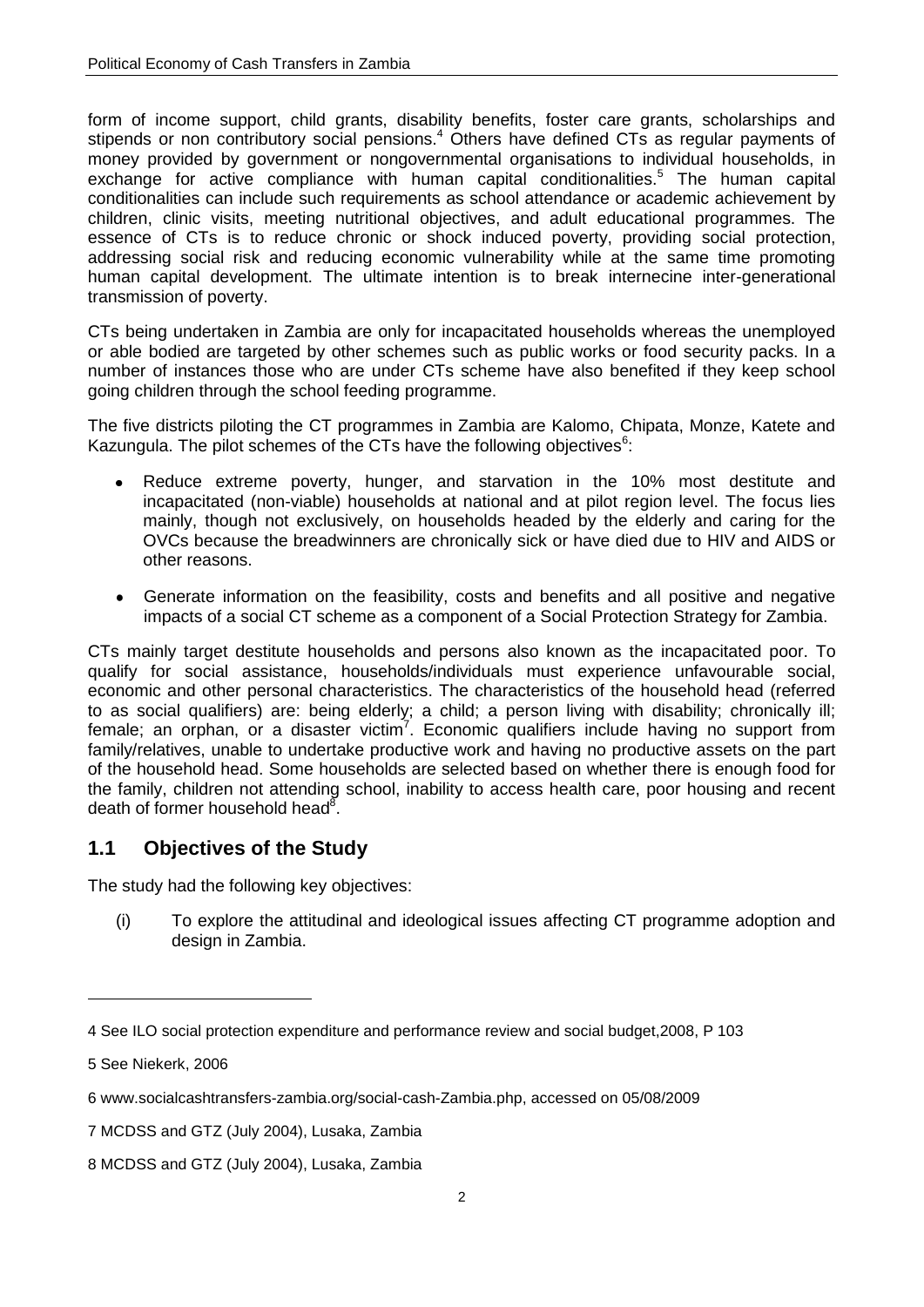- (ii) To analyse the political, fiscal and institutional factors that determine whether CT programmes are adopted or not.
- (iii) To investigate parameters that influence programme design choices and which ultimately determine programme sustainability.
- (iv) To contribute to improved understanding of the obstacles to effective programme design and implementation.
- (v) To make recommendations on the lessons learned from cash transfers in Zambia.

#### <span id="page-8-0"></span>**1.2 Research Methodology**

The study relied on secondary data gathered by desk research and primary data collected from field work. The data gathering techniques used in the fieldwork consisted of semi-structured interviews with key actors at national level. These included senior civil servants, politicians, international financial institutions, international and domestic non-governmental representatives, cooperating partners and academics. Ten in-depth interviews were carried out as per the attached interviewee profile. A number of reports were reviewed including the social budget for Zambia to identify and document existing CT programmes in Zambia.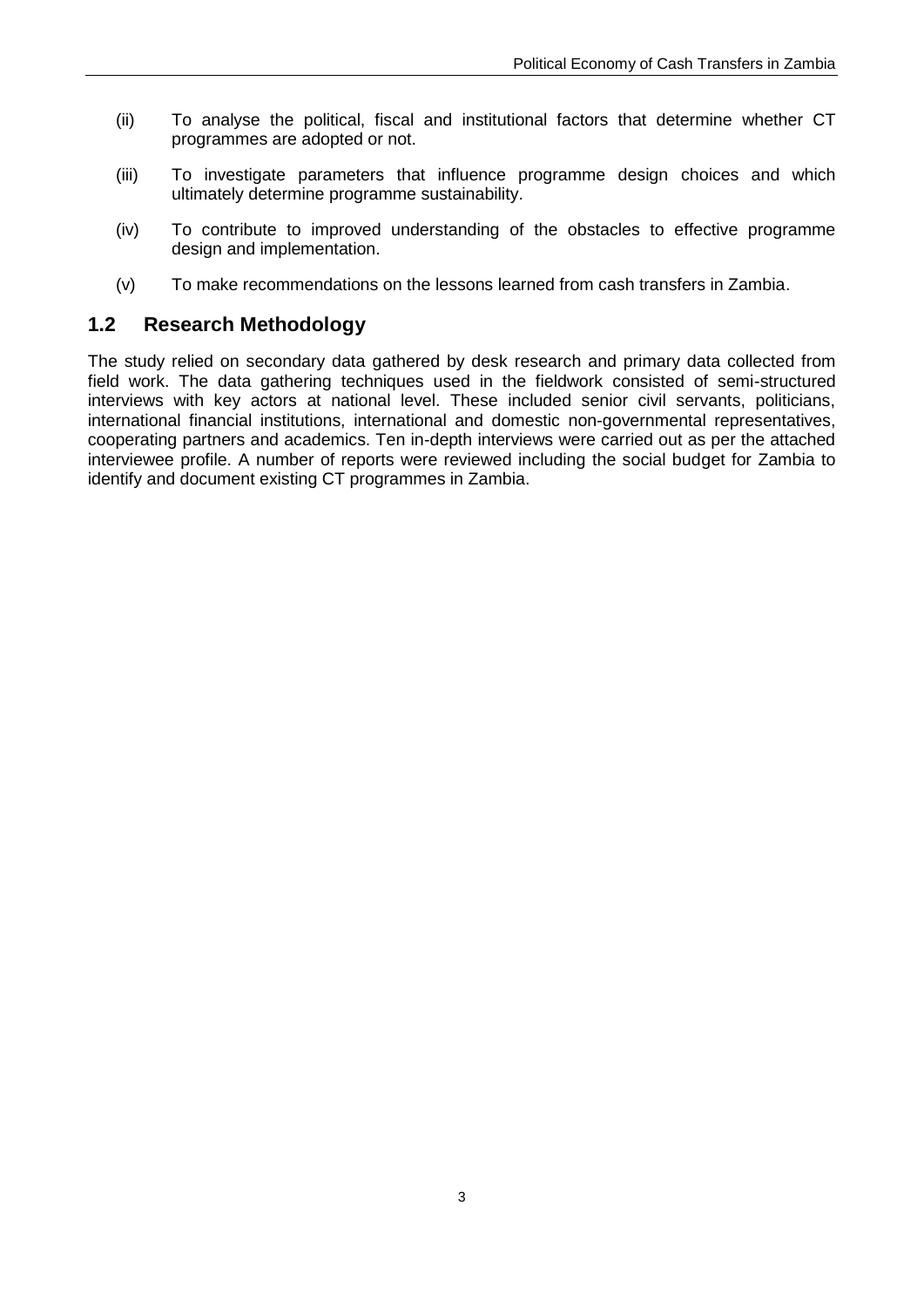## <span id="page-9-0"></span>**2. Study Findings**

#### <span id="page-9-1"></span>**2.1 Administration of the Cash Transfers in Zambia**

In Zambia, CT programmes are implemented in just five districts of the country as pilot projects. These are Kalomo, Kazungula and Monze in Southern Province of the country. Other districts are Chipata and Katete in the Eastern Province. A time bound emergency response CT scheme was implemented to respond to a seasonal drought between November 2005 and March 2006. The scheme benefited about 13500 households and was implemented by Oxfam Zambia with funding from DFID in Mongu and Kaoma. Notwithstanding small variations between individual programmes in each district, the overall experience with cash transfers seems to be positive<sup>9</sup>. The schemes differ from district to district in terms of target groups, level of benefits and conditions for receiving the benefits. The districts in which the CT programmes are implemented were not necessarily selected based on national poverty ranking. In the following paragraphs the study highlights data on the CT pilot projects in the target districts.

The very first CT programme in Zambia was implemented as a pilot in 2003 in Kalomo district. The programme targeted 10% of the most destitute or incapacitated households. The target group included single parent households; households headed by the elderly, households headed by orphans, others afflicted with extreme poverty, hunger and are incapable of work. At the moment, the total coverage is a population of 3, 856 persons.

The beneficiaries were selected through the use of geographical and categorical targeting criteria. Under this scheme, the Community Welfare Assistance Committees (CWACs) used a multi-stage (community-based and categorical) participatory process to identify the 10% most needy and incapacitated households in their area. CWACS ranked interviewed households according to the severity of their destitution giving the worst off household rank 1 and the second worst off rank 2 and so on. After that, they presented the ranking to a community meeting. The community then discussed the rankings until consensus was reached. The total number of beneficiaries from all the CT schemes as of 2009 is about 7000 people compared to 300 people when the scheme began in  $2003<sup>10</sup>$ . This is evident that the programme has been expanding.

Using the Kalomo pilot CT model, another CT programme was started in the Kazungula district of Southern Province in January 2005. The programme, which is being implemented by the MCDSS with technical support from Care International and financial support from DFID, was being used with the aim of exploring the technicalities of managing CTs in a low density district. By May 2007, 600 households had benefited from the programme in Kazungula district.

In February 2006, the MCDSS through the PWAS with funding from DFID launched another CT project in the Chipata district of Eastern Province. Technical support was provided to the project by Care International Programme Partnership Agreement. This project is also being implemented with lessons learnt from the Kalomo project. The Chipata CT project is also being used to draw lessons on how to run a CT project in a peri-urban area.

In January 2007, the MCDSS added another district to the list and started implementing a CT programme with additional funding from DFID in Monze district of Southern Province. This project is also following the Kalomo pilot. The Monze CT project is being used to draw lessons for MCDSS as it carries out activities without technical assistance. The MCDSS is also using this project to assess the impact and administrative feasibility of soft conditionality. The project has covered just fewer than 3300 households.

<sup>9</sup> Almost all the respondents believe the CTs have a positive impact on the beneficiaries

<sup>10</sup> Interview with senior civil servant on 8/06/2009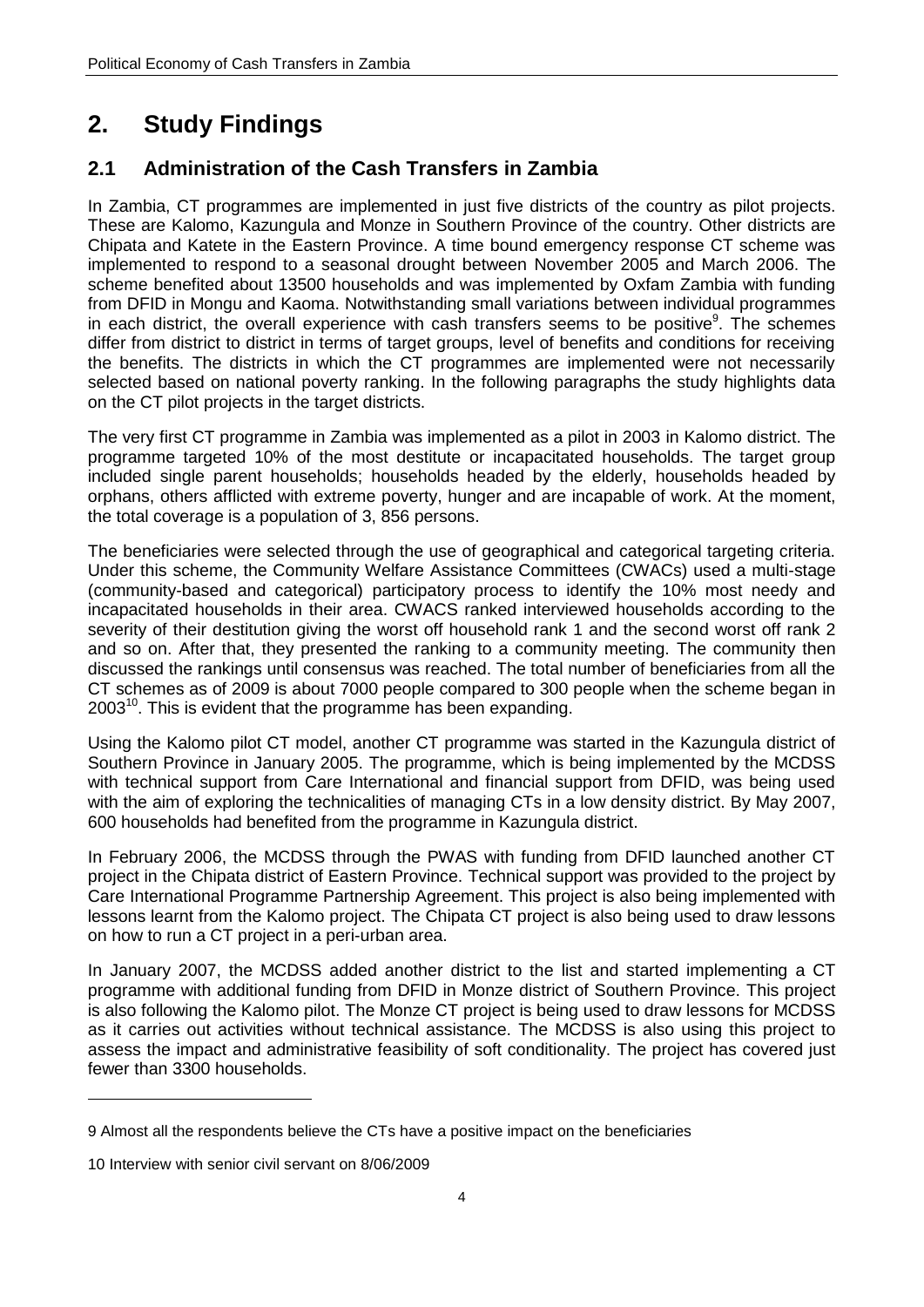Another CT project was launched in Katete district of Eastern Province by the MCDSS with support from Care International. The scheme is targeting 1000 households and was slightly modified as a universal pension scheme.<sup>11</sup>

### <span id="page-10-0"></span>**2.2 Affordability and Political Will**

Affordability refers to the question of cost of existing CT programmes and how they compare to non-CT social protection schemes. A comparison of CT and non-CT programmes shows that it is cheaper to administer CTs than non-CT programmes. For example transferring cash is easier than delivering non-cash materials such as food packs or clothes.<sup>12</sup> Whereas there are administrative costs involved in handling both programmes, it is apparent that CTs are far less costly to handle and manage. Majority of the non-CT programmes require transportation and are susceptible to damage, misuse or even corruption. In addition, making cash payments allows the beneficiaries to choose how they wish to spend the money. It affords them the opportunity to address their priorities with flexibility which non-CTs do not allow.<sup>13</sup> It is understood that CTs are preferred due to their flexibility and cost effectiveness; they also have a ripple effect, meaning that they benefit more than one person.

According to the majority of the respondents, CT programmes are affordable but should strictly target poor households, households with children; households without able-bodied members; or the elderly.<sup>14</sup> Targeting is seen as the most efficient option for CTs in Zambia due to its weak economy. In the absence of proper targeting, the people that really need CTs may not have access to them because most of the population is poor and CTs may not practically sustain everyone who is poor as opposed to those who are incapacitated.<sup>15</sup>

In principle, 10% of the households at national, regional, district and community levels are targeted by the CT programme. However, due to funding limitations, this in practice, is not achievable and households still have to be ranked to select the most incapacitated households in the selected communities.<sup>16</sup> This implies that CT programmes are not sufficient in terms of reaching the total population that deserves to be included as beneficiaries at every level. In essence, targeting is based on available funds rather than the people in need.

Almost all the respondents felt that a minimum package of targeted assistance for all the incapacitated households in Zambia was affordable but that what was lacking is political will to increase the allocation to social protection. For instance, to run a national social cash transfer scheme targeting the poorest 10% of Zambians and cost 1.1% of the total government budget in 2009. It is therefore clear that government commitment to embed social protection programmes into the national budget is necessary.

The budgetary allocation to the social protection sector was reduced from K577.7 billion Kwacha (4.2%) in the 2008 budget to K374.2 billion (2%) of the 2009 budget. The budget allocation for social protection is actually tilted towards pension regimes as opposed to other social protection -

12 National Coordinator for Care International, Interview on 12th June 2009

13 Head of Social Development Studies at University of Zambia, Interview on 10th June and Chief Planner Policy Monitoring and Evaluation at MCDSS, interview on 8th June 2009

14 Kalomo Member of Parliament, Care International, GTZ representative and Minister of MCDSS Interviews. See also Adato, Michelle and Lucy Bassett (2008)

- 15 Former Minister of Finance, Ngandu Magande MP, Interview 2nd July 2009
- 16 Chief Welfare Officer, MCDSS, Interview on 5th June 2009

<sup>11</sup> [www.socialcashtransfers-zambia.org/social-cash-Zambia.php,](http://www.socialcashtransfers-zambia.org/social-cash-Zambia.php) accessed on 05/08/2009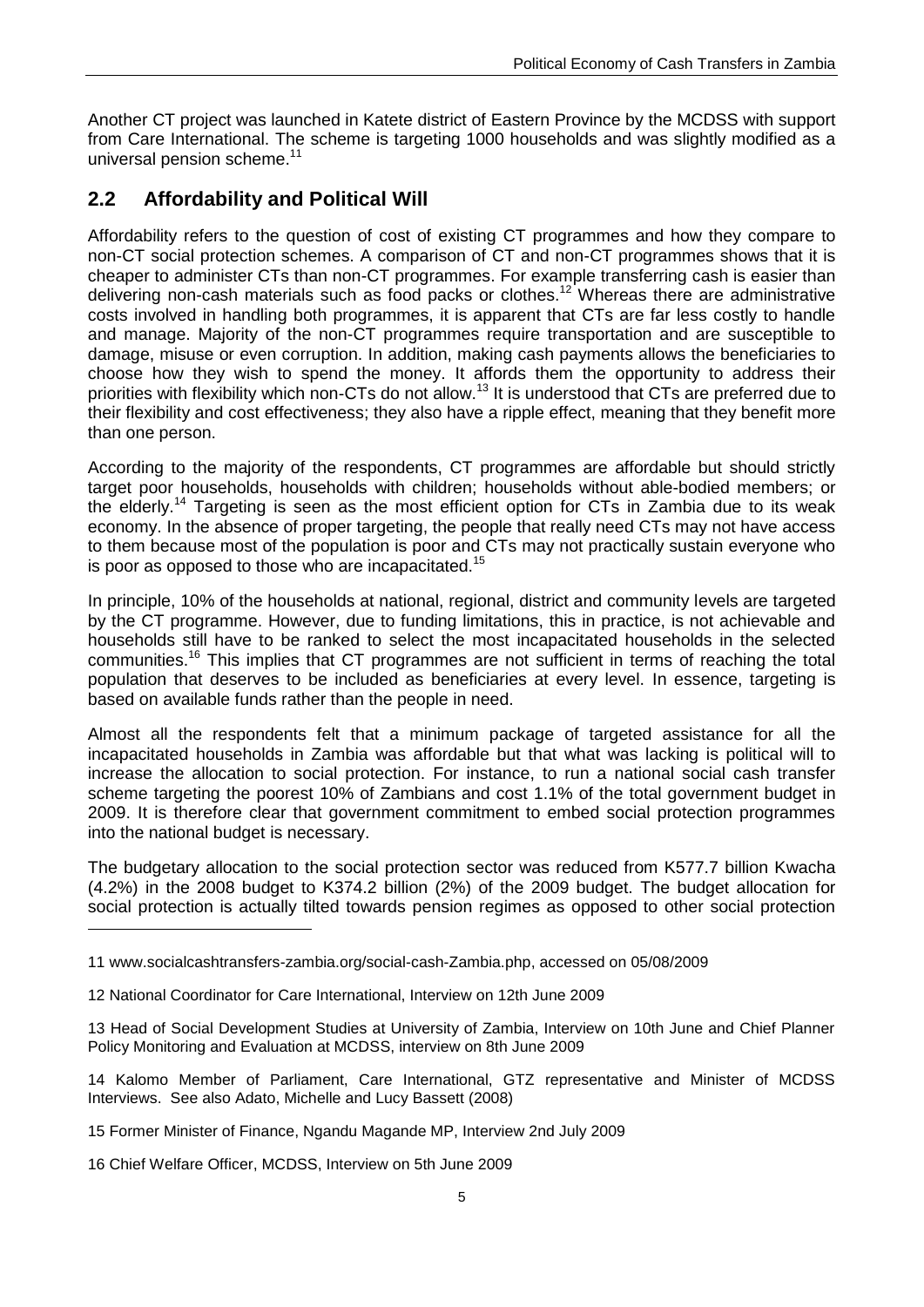schemes. In fact, of the K374.2 billion allocated to social protection in 2009, K174.3 billion has been provided for grants to the Public Service Pension Fund, with a further K128.1 billion allocated through employer contributions to the Fund. Within the 2009 budget CTs have been allocated K3 billion Zambian kwacha representing approximately 0.4 % of the total social protection budget. This is an increase from the K 1.5 billion in 2008 to cater for the planned expansion of CT programmes in 2009.

In terms of the value of CTs many respondents felt that although the amount was seemingly little it was very valuable for the target groups. In the Kalomo project the beneficiaries were initially given Zambian Kwacha 30,000 (K30, 000) which is a 7.5 United States Dollars equivalent per month. Households with children received an additional child bonus of K10,000 (USD2.5). By 2007, the monthly grant was increased to K40,000 (\$10). The CT programme has since been expanded from the original 1000 target households to 2400 in mid 2007 and 3500 by the beginning of 2008.

In Chipata the scheme was designed to transfer the cash to the beneficiaries at the end of every month but delays in the transfers were endemic. The delays are attributed mainly to the administrative bottlenecks such as reconciliation and other financial reports. It was also clear that there are inadequate arrangements for monitoring and evaluation. This has constrained the scope in which design and implementation elements can be improved.

According to a UNDP report<sup>17</sup>by The International Poverty Centre, it is estimated that if the social cash transfer scheme was extended to all the 200,000 destitute and labour constrained households in Zambia who constitute the 10% poor, annual costs would amount to US21million dollars-about 5% of annual foreign aid inflow or 0.5% of the Zambian GDP.

While it is appreciated that the CT programmes are affordable, they have not been given the attention they deserve by government authorities due to competition with other seemingly more important priorities. This is exacerbated by the fact that CTs are a new programme and like any change, they face challenges until they are fully understood.

### <span id="page-11-0"></span>**2.3 Sustainability and Fiscal Space**

Sustainability relates to finance plans and options available to the government to finance programmes. The selection depends on the country´s capacity to raise taxes. Unless there are major policy shifts, expenditure on social protection and CTs will not increase and may remain over time at a level less than  $0.2\%$  of the GDP.<sup>18</sup> This is mainly because there is a sense in which keenness to provide donor funding to the sector by cooperating partners overshadows the eagerness of government to locally mobilise resources. By all intent and purposes, the government allocation to social protection has been a function of donor commitments. In this regard, the slight increase in social assistance expenditure is due to increased donor funding rather than greater government budgetary allocation.<sup>19</sup>

Secondly, there is still lack of complete buy-in from the Ministry of Finance (MoF) on the sustainability of CTs given the fact that many social services in the recent years have required minimal user fees to be paid before access is granted to a social service. This ideological frame has coloured the approach of the MoF towards resource mobilisation for CTs. CTs are viewed as consumption expenditure without any economic returns.<sup>20</sup> In contrast, those in the Ministry of

<sup>17</sup> See poverty in focus, UNDP June 2006, p 12

<sup>18</sup> Interview with ILO representative

<sup>19</sup> ILO Executive Summary report on Social Protection Expenditure and Performance Review and Social Budget, 2008: Page 17

<sup>20</sup> Former Minister of Finance, Ngandu Magande MP, Interview 2nd July 2009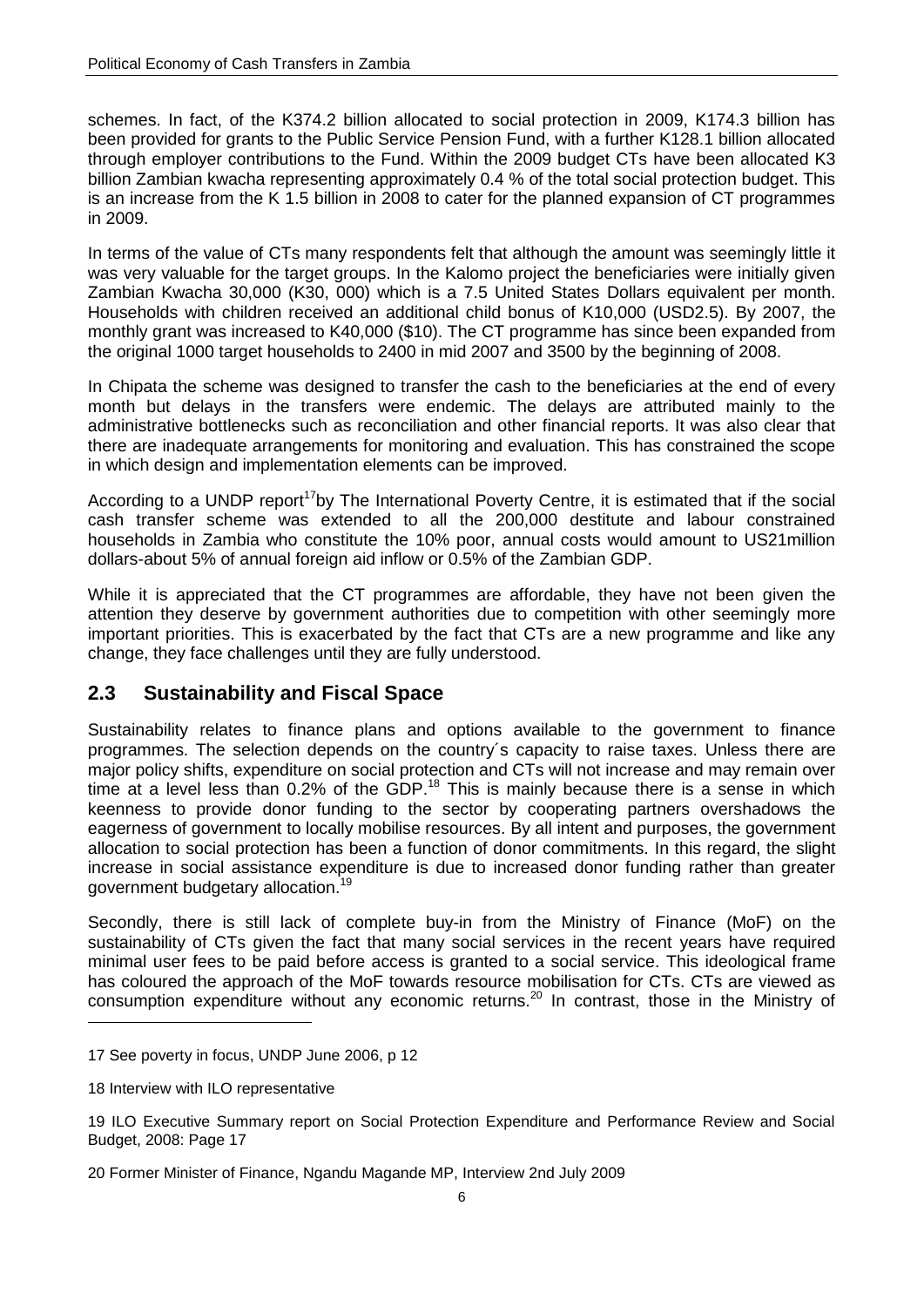Community Development and Social Services, and donors believe CTs are an investment that will help to eventually lift children out of desperate situations through educational opportunities, and improve the nutritional status and restore dignity of the beneficiaries<sup>21</sup>. The MCDSS is struggling to convince the MoF about the viability of CTs.

Thirdly, there is simply no available cash in the face of a weak economy. Government efforts and preoccupation are tilted towards economic investment sectors rather than social sectors.<sup>22</sup> With the current global recession currently obtaining, the situation is unlikely to improve. With the loss of thousands of jobs due to the dip in the price of copper on the international market, government revenue collections will also reduce in the year 2009. Copper is the mainstay of Zambia's economy as it is the highest contributor to the country's GDP. This also means that there will be more people in need of social protection in one form or another.

In relation to the Livingstone Call for Action on Social Protection 2006 and commitments given the 2008 AU Conference of Ministers of Social Development (Livingstone Two), very little, if at all, has been done. There has not been any significant change with regard to increased investment in institutional and human resource capacity. For example, in Chipata there are only two social welfare officers. These are expected to handle both the CT and non-CT programmes. They are also inadequately grounded in accounting functions which they have to undertake under the CT programme<sup>23</sup>. Therefore CT programmes are not given any special focus per se to build the capacity of its officers. In terms of institutional capacity, the CT programme relies on community volunteers to identify the beneficiaries but there is no incentive for them. The institutional setup is thus too informal and could create room for rent-seeking and manipulation of the target groups as time goes on.

There are currently negotiations between the government and development partners to continue funding the CT programmes over the next five years. In 2007, the MCDSS developed a framework document for the scaling up of CT programmes to a national system. In this document, it is estimated that the programme will be expanded to cover the rest of the country by the year 2012. This year (2009), the Zambian government plans to scale up the CT programme to five other districts in addition to the five where the programme is already being implemented<sup>24</sup> The CT programme will therefore be in 10 districts out of the 74 districts country wide. The districts will be selected based on the Central Statistical Office's evaluation of the poverty levels in the country.

Despite these intentions, government funding to CT programmes has remained static since 2007 when government started allocating funds to cash transfers. This is indicated by the allocation to the CTs in 2008 and 2009. In 2008, the government allocated K1.5 billion for the programmes in the five districts. In 2009, K3 billion has been allocated to CT programmes but this allocation includes the expansion to the new five districts that the government hopes to cover. In terms of progress, the government has included social protection in its development blue print, the fifth National Development Plan 2006 – 2010. Ensuring financial commitments is not the only challenge, the slow rate at which CTs are being assimilated within the government system is also a challenge. It appears that the programme is not widely known about, even among government departments.

<sup>21</sup> Interview with Chief Welfare Officer, Chief Planner in the MCDSS and GTZ representative

<sup>22</sup> Former Minister of Finance, Ngandu Magande MP, Interview 2nd July 2009

<sup>23</sup> Interview with the Head of Social Development Studies at the University of Zambia

<sup>24</sup> Minister of Community Development and Social Services, Hon. Michael Kaingu (MP), Interview on 11th June, 2009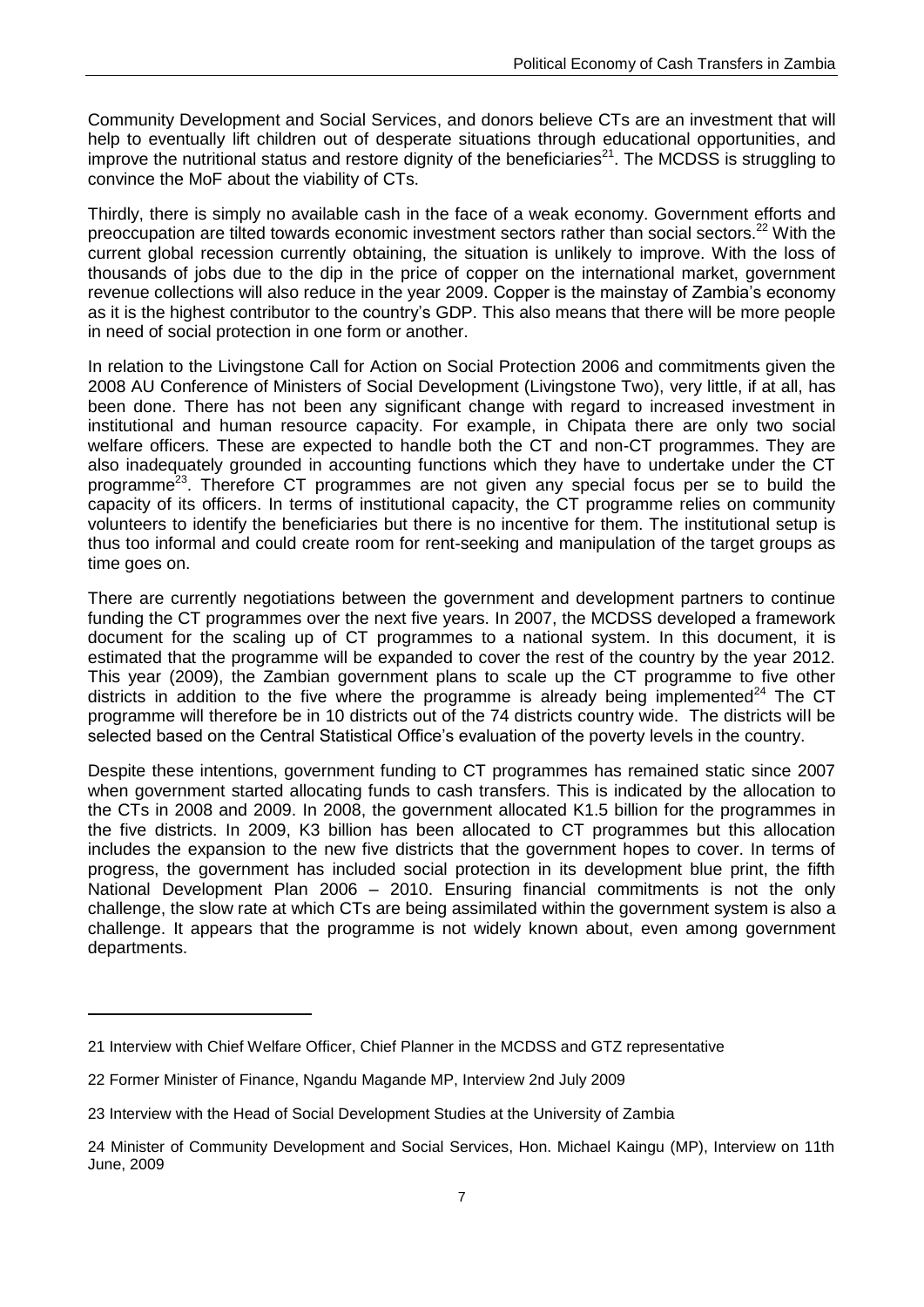At the moment, the CT programme is highly donor dependent and driven. Local stakeholders including the Government are just starting to buy into the programme. This is largely because CTs are not home grown initiatives and being used to prove a point in Zambia<sup>25</sup>. Therefore it can be safely assumed that ownership is still an ongoing process. By implication sustainability therefore is uncertain until the programme is fully mainstreamed and understood - the programme may only be sustainable when the government realises the investment potential and increases their contribution to the funding of CTs. Long term sustainability will only materialise when financing is taken over by government budgetary allocations, however view of the Minister and some members of Parliament suggest that the government still expect external donor support for the programme for some time to come.

The social budget for 2009 seems to qualify the above assertion. The tax measures in the 2009 budget seem to overlook the plight of the poorest of the poor as they are tilted towards relief for the rich more than the poor. i.e. the budget statement which purports to contain tax reliefs for individuals with the pay as you earn exempt thresholds increased by 17%. This fell short of providing the relief for workers from the persistent high rate of inflation. It is clear that financial resources are not balanced equally between economic transaction and poverty reduction programmes. Resource allocation and the quality of how the resources are distributed do not match the minimum standards required to promote the best interests of the poor particularly the economically excluded and incapacitated households.

Although these are pilot schemes, cash transfer programmes are grossly underfunded and only account for less than 0.2% of GDP. A closer examination of the 2009 budget does not seem to reflect fiscal policy or potential strategies for protecting the poor, especially in cases where utility prices rise. This implies a potentially worse position for the excluded and incapacitated households.

There is substantial evidence that Zambia has a very low tax base and that the greater part of its social policies is externally funded. For instance, domestic revenue collections in 2008 amounted to K9, 918.1 billion. This was above the target of K9, 828.5 billion and represented 18.5 % of the GDP. Of this amount, tax revenues amounted to K9, 350.9 billion, and were 2.4% above target. Non-tax revenues totalled K567.3 billion, and were 18.4 % below the target of K694.9 billion.<sup>26</sup>

However, in view of sustained donor advocacy and available financing, government has begun to show interest in CT programmes. The MCDSS recently held a workshop to inform members of parliament to the CT programme. The ministry further took some of the MPs on a conducted tour of the CT programme in Kalomo. The response was positive but it is yet to be seen how these MPs will support the programme when it comes before the house in the 2010 budget. It is also evident that the CTs have struck a chord with parliamentarians because of the potential to provide them with political leverage for re-election once the schemes are introduced in their own constituencies.

Despite these developments, the CT programme still faces other challenges such as resources being spread too thinly; government leadership not being felt in the CT programmes; inadequate information on their target groups and other related information as well as poor funding. Government leadership not being felt in the CT programme is possibly because they are still trying to understand the programme. It is also possible that the government does not want to be on the front line of CTs because they may not adequately respond to the possible overwhelming cash demands which are already rife outside an organised CT programme. For example during election campaigns, money is dished out to the electorate indiscriminately and the CT programme could be mistaken as a continuation of election benefits thereby defeating the purpose of the programme.

<sup>25</sup> Interview with Sam Mulafulafu, Director Caritas Zambia on 2nd july,2009

<sup>26</sup> 2009 Budget Speech by Honourable Dr. Situmbeko Musokotwane, Minister of Finance in Zambia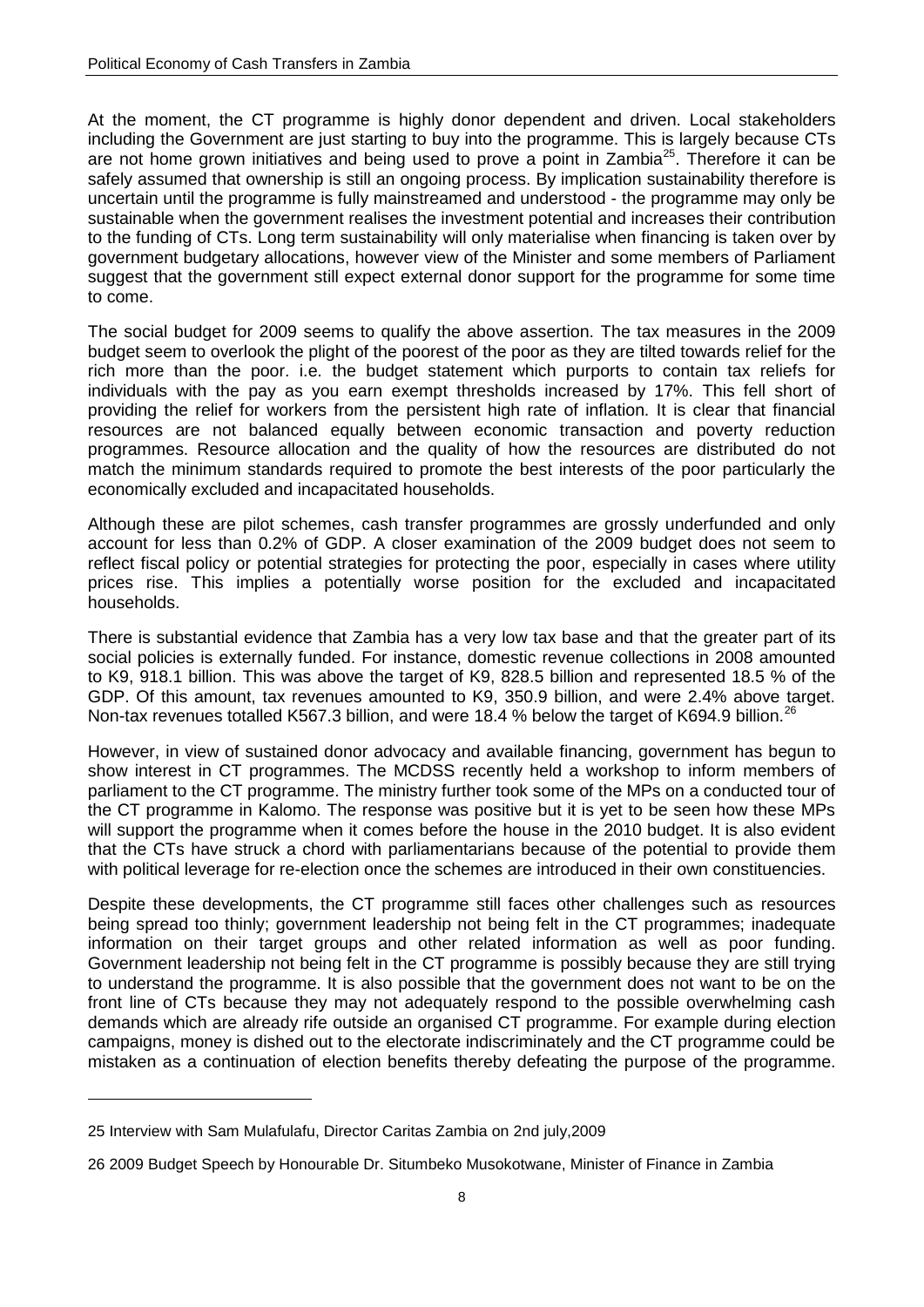Some respondents are of the view that cash transfers are better if they are conditional as non conditional grants are difficult to monitor. There is a general fear that the money could be spent on activities that are unintended (e.g. beer consumption) consequently it would be difficult to measure the impact of the  $CTs^{27}$ .

### <span id="page-14-0"></span>**2.4 Acceptability and Political Economy**

Another issue affecting CT programme adoption and design is the impact of acceptability and political economy. The political economy of dependency at the national level as noted by Michelle Adato and Lucy Basset (2005), is related to the issue of conditionality attached to CT programmes, and the implications for programme choice. Acceptability also deals with the issue of conditionality and the evidence to substantiate concerns regarding the impact of CT on labour market distortion and work disincentives. Cash transfers can be given without conditions (without obligations) or with conditionals to participate in work or training, education, health, nutrition, or other services or activities - or they can be linked to these activities but not obligatory (ibid).

The dependency argument at the national level in Zambia is that CTs could lead to increased reliance on the system for support, rather than individuals becoming self reliance. A lecturer from the University of Zambia, explained that conditionality is key to achieving effectiveness because if no conditions are attached to the CTs, the recipients are not monitored therefore it is uncertain to what extent self empowerment is attained.<sup>28</sup> The view is that CTs should not create permanent dependency, therefore they need to be carefully targeted particularly on children and households with the potential to move out of incapacitation. However, there is not enough evidence to determine whether conditionality should or should not be part of a CT programme. According to lessons from Mexico and Nicaragua, without conditionality, the population would not be responding to the supply of services. This view in Mexico reflects an historical "paternalistic and dependency" understanding of poor populations. However, as Devereux (2002) argues, information given to the population should be considered as a means to modify this view, and trust families to be responsible for their wellbeing. The Kalomo project follows this view and does not require people to comply with any type of activity, nor to give account of what they do with their money.

In Zambia, the concerns about dependency syndrome and the impact of CTs on labour market distortions and work disincentives does not seem to arise. This is because CTs are targeted at those households which (all factors being equal) cannot support themselves. The former Minister of Finance was categorical about his perception that CTs programme affect the behaviour of children living in communities and households with dependent elders. He explained that the children may grow up believing that it is fine to be poor because the system will take care of you. He thus prefers giving animals such as goats and chickens which have the potential to reproduce and boost the local economy.

On the other hand, experience from the pilots has shown that the heads of beneficiary households understand the purpose of the transfers and make rational use of the money by buying necessities such as food, soap and blankets<sup>29</sup>. Evidently cash transfers in Zambia are being associated to significant improvements in nutrition health, educational attainment and psychological wellbeing and decreased adverse social dependencies in the communities. Nevertheless, due to the severe vulnerability and destitution of the people CTs are increasingly becoming acceptable in the country. This acceptance of CTs is a direct result of the breakup of community and family support networks that existed in the past and the fact that the money is coming from the state and not individuals.

<sup>27</sup> Interview with Social Development Expert

<sup>28</sup> Interview of with University of Zambia Lecturer, Robert Tembo on 10th June 2009

<sup>29</sup> Interview with the Care International Project Coordinator on 12th June 2009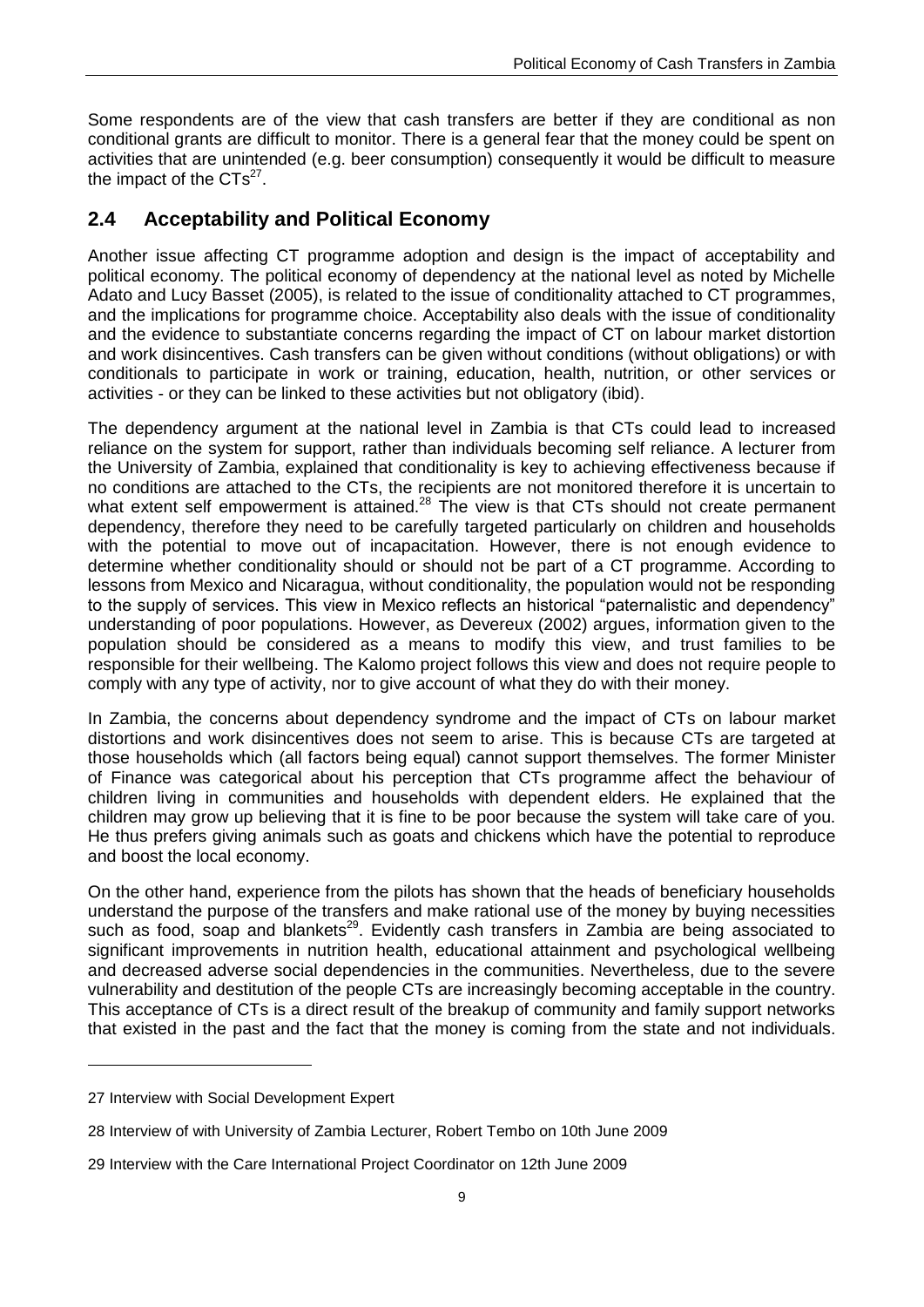But in the recent past, cash handouts were frowned upon, stigmatised and associated with beggars. For example, within the cultural context, if one was given a goat and not money it was seen as much more worthy than money equivalent to the cost of the goat. In fact before communities became familiar with the CT initiative, receiving free money was thought to be associated with the practice of satanism and hence hand outs were seen in a negative light. This view was partly supported by key national stakeholders who believe that money should not only be given out but it should be worked for.<sup>30</sup>

The study points to the fact that acceptance of Cash transfers has an effect on social support networks and perceptions. Traditionally, the extended family system in the country was regarded as an important social safety net for the provision of assistance and support to its members whenever they were exposed to situations that impaired their productive capacity $31$ . However as more and more people get urbanised and concentrate on taking care of their nuclear families, the traditional system is slowly breaking down. Once the government gives money to the beneficiaries, the extent of the community support system also reduces thereby entrenching an individualistic view of the family as well as making CT programmes an acceptable way of sustaining the poor in society. From a sociological perspective, the CT programme has allowed the government to deal directly with the recipients which is a shift from the past when government dealt with the community $32$ . The community under these circumstances is the administrator. In the past, government interventions were targeted at communities rather than individuals. This means that government administered the support while communities were recipients. Under the new CT arrangements, government is in partnership with communities to administer support to the poorest. This is done through community volunteers working with CWACs.

In observing that CT programmes do not create dependency because most of the targeted households are incapacitated and cannot engage in any productive work or activities, it is clear that the dependency argument would only be valid in the absence of proper targeting and selection of beneficiaries. Certainly, in this instance, the CT programme mitigates the suffering experienced by incapacitated poor people. Considering the extent of poverty in Zambia and levels of employment informality, it is difficult to raise questions of CTs creating dependency among beneficiaries. CTs strictly target such households while other non-CT programmes target and address the needs of the vulnerable but able-bodied persons. These non-CT programmes include public works and food security packs. The rational is that able-bodied people need to work to raise cash and improve their livelihoods rather than waiting to be given cash by the state. The underlying philosophy for the non-CT programme lies in the neo-liberal school of thought that every expense comes at a cost and people should pay for it either through labour or cash. The non-CT programmes are also intended to reorient the mindset of the poor that they cannot get free services from the state.

### <span id="page-15-0"></span>**2.5 Aid Modalities and External Influence**

In terms of ideological perspectives, the study shows that there has not been sufficient engagement and debate around the cash transfer discourse in the country. Apart from the stakeholders in the frontline of CT delivery programmes, there is very little awareness among the general populace in the country. The MCDSS has struggled to get buy in from the Ministry of Finance and National Planning because officials from the MoF do not seem to consider CT programmes as an investment but rather consumption expenditure. The study established that efforts are currently being made to inform officials from the ministry. However, in the recent past,

<sup>30</sup> Interview with the University of Zambia Lecturer

<sup>31</sup> Poor households with limited self help capacity in Zambia (2003), page 19

<sup>32</sup> Dr. Charlotte Harland (UNICEF), Interview on 11th June 2009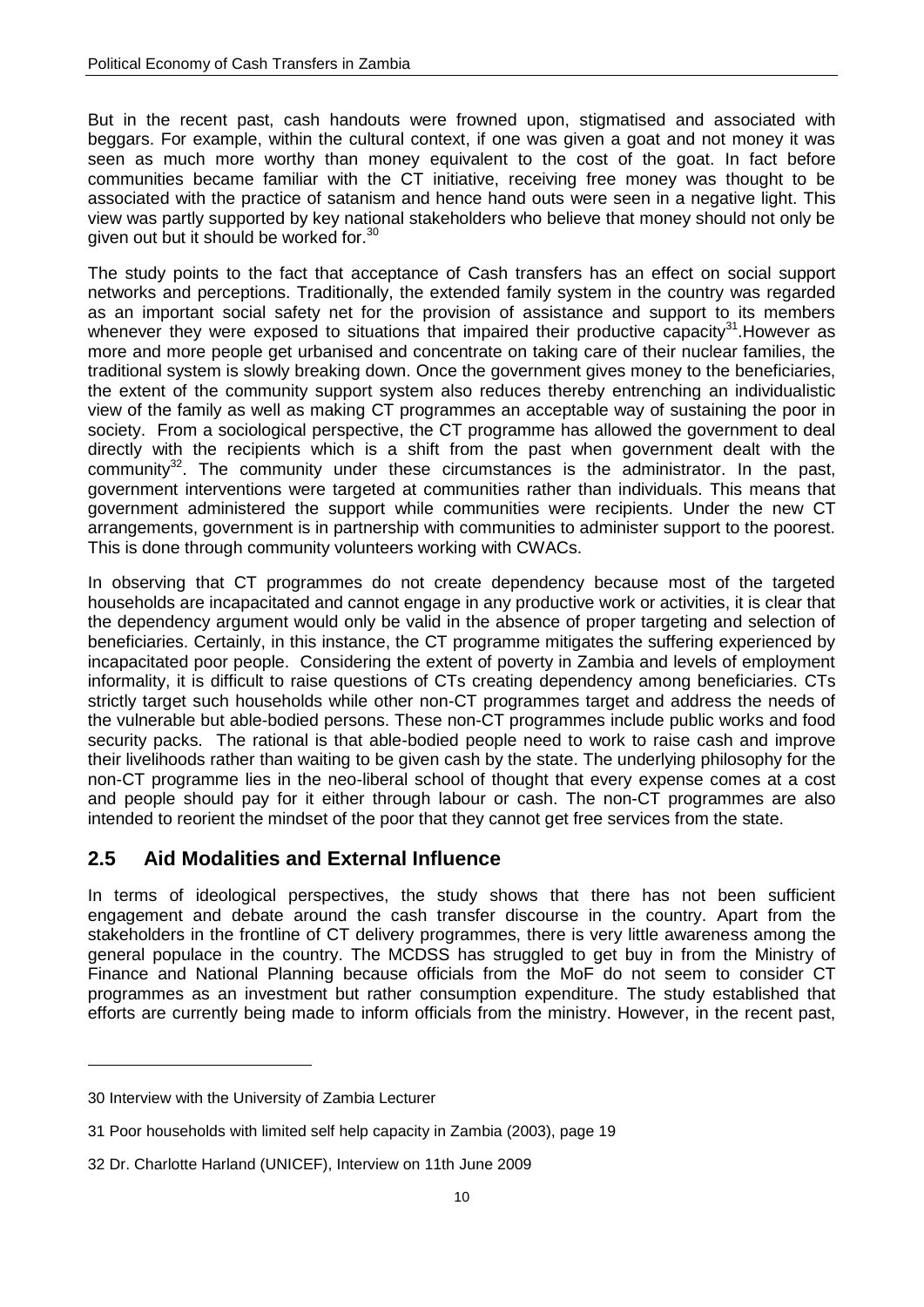the MCDSS has endeavoured to engage with members of parliament and programme implementers like non-governmental organisations but this is still on a small scale.

This study shows that donor preference has informed selection of CT programmes over other social protection interventions. However, considering the insignificant attention given by government to CT programmes and social protection more generally, as well as the low levels of revenue collection, it is unlikely that the government will prioritise CT programmes over other forms of social assistance. While government leaders talk about reaching out to the poor through CT programmes, it is deemed to be lip service rather than action, when seen against the background of actual commitments in terms of finance, policy and regulatory frameworks, and other backstopping measures. For example, there is no legal backing for CT and other social protection transfers. This lack of a regulatory regime does not give the beneficiaries claim to these benefits or entitlements in a legal sense.<sup>33</sup> Furthermore, this lack of commitment is seen in the high turnover of the top leadership of the MCDSS every time there is a reshuffle.<sup>34</sup> Every time the president makes changes to the government, a minister, deputy minister or permanent secretary is replaced at the MCDSS.

However with the implementation of the Fifth National Development Plan, stakeholders are participating under the Social Protection Sector Advisory Group (SAG). The SAG consists mainly of donors in the sector, government departments and civil society organisations as well as international organisations implementing social protections programmes. Outside this group, there is no coordinated involvement in policy development around social protection. The debate for SAG is beyond preference for CTs but looking at the implementation and financing of CT programme implementation and financing. SAG is at the centre piece of the drive to expand the CT programme in Zambia.

In terms of influence, CT programmes are promoted much more by international agencies, which have a mandate to protect the vulnerable (including children, the old-aged and women). Although the government has the mandate to provide for the poor, their involvement with CTs and other social assistance programmes has been minimal, and low in profile. As already observed, the CT programme is highly fuelled by the availability of financial resources by donors and international organisations working in the sector.

On the other hand, voices from local stakeholders are not particularly apparent in the CT discourse. As well as being relatively new, the programme gives considerably small amounts of money to be able to draw sufficient interest by the wider public.<sup>35</sup> Due to low interest levels, there are few public debates and opinions to pressure government to address social protection in a significant way.<sup>36</sup>

In terms of donor and government support to social protection, there is harmonisation. SAG, DFID and UNICEF are co-lead institutions that ensure that all funding to this sector is harmonised to ensure resource effectiveness. At the moment, there is a review of the social protection strategy and planning ahead on the issue of CTs in Zambia. The Minister of Community Development and

<sup>33</sup> Interview with Caritas Zambia Director, Samuel Mulafulafu on 2nd July 2009

<sup>34</sup> Interview with UNZA lecturer Robert Tembo on 10th June 2009 and Caritas Zambia Director, Samuel Mulafulafu on 2nd July 2009

<sup>35</sup> Interview with Caritas Zambia Director, Samuel Mulafulafu on 2nd July 2009

<sup>36</sup> Interview with Social Development Expert, Vesper Chisumpa on 29th June 2009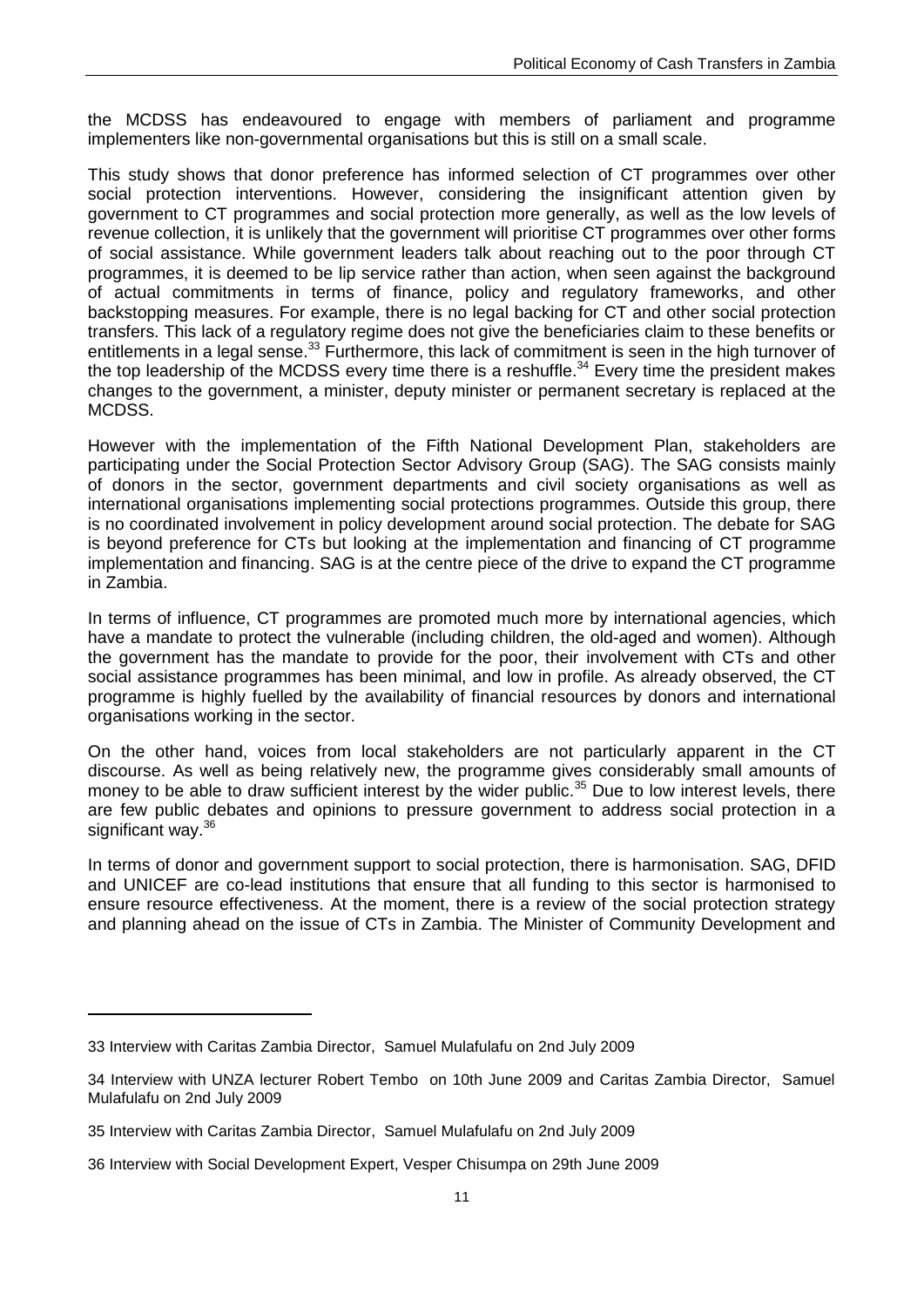Social Services is optimistic that donors will provide up to K40 billion for the programme in the next phase.<sup>37</sup>

Generally, the government funded programmes are underfunded and deliver low and inconsistent benefits.<sup>38</sup> Government funding is thinly spread across all sectors whereas donor funding is available, specific and well accounted for.<sup>39</sup> A good example is the Monze CT programme which is solely supported by government without technical assistance from the donors and seems to encounter erratic cash supplies. When this is compared to CT programmes that are donor funded, with technical assistance this point is clearer. The concern here is that donor funded programmes are delivering more substantial benefits but cover only pilot areas or small sections of the populations, or are operated for limited periods. Given the fact that the CT delivery is inconsistent, (mainly due to bureaucracy) there is need for improved human and administrative capacity to ensure effective implementation of the programmes. The dilemma however is that the harmonisation in practice is inclined towards strengthening existing government structures. Ideally efficient execution of the CT programme would require an extra-governmental unit which would exclusively deal with  $CTs^{40}$ .

Ideally, CT programmes in Zambia should depend on public funds, with only a tiny part of the budget left for donors to finance.<sup>41</sup> This is the best possible option if the country is to guarantee long-term sustainability of the CT programme. The problem lies in the fact that the country relies largely on bank loans and aid from rich countries. There is always a risk that donors will change their position regarding ongoing programmes, according to international priorities and cycles. This risk puts the sustainability and ownership of CT programmes in question especially if the government does not come up with its own strategy to take the CT programme forward.

Lessons from Nicaragua show that though it relied on foreign support, it has been able to set up a highly structured and effective pilot programme whose results are more than motivating for the future scaling up of the programme and it is already attracting the attention of more donors. Zambia's challenge is to guarantee long-term sustainability by a combination of internal and external resources.

<sup>37</sup> Interview with Minister Kaingu, 11th June 2009

<sup>38</sup> ILO, Social protection expenditure(2008), page 170

<sup>39</sup> Interview with UNZA lecturer, Robert Tembo on 10th June 2009

<sup>40</sup> Interview with Robby Mwiinga, Care International, 12th June,2009

<sup>41</sup> Interview with Social Development Expert, Vesper Chisumpa on 29th June 2009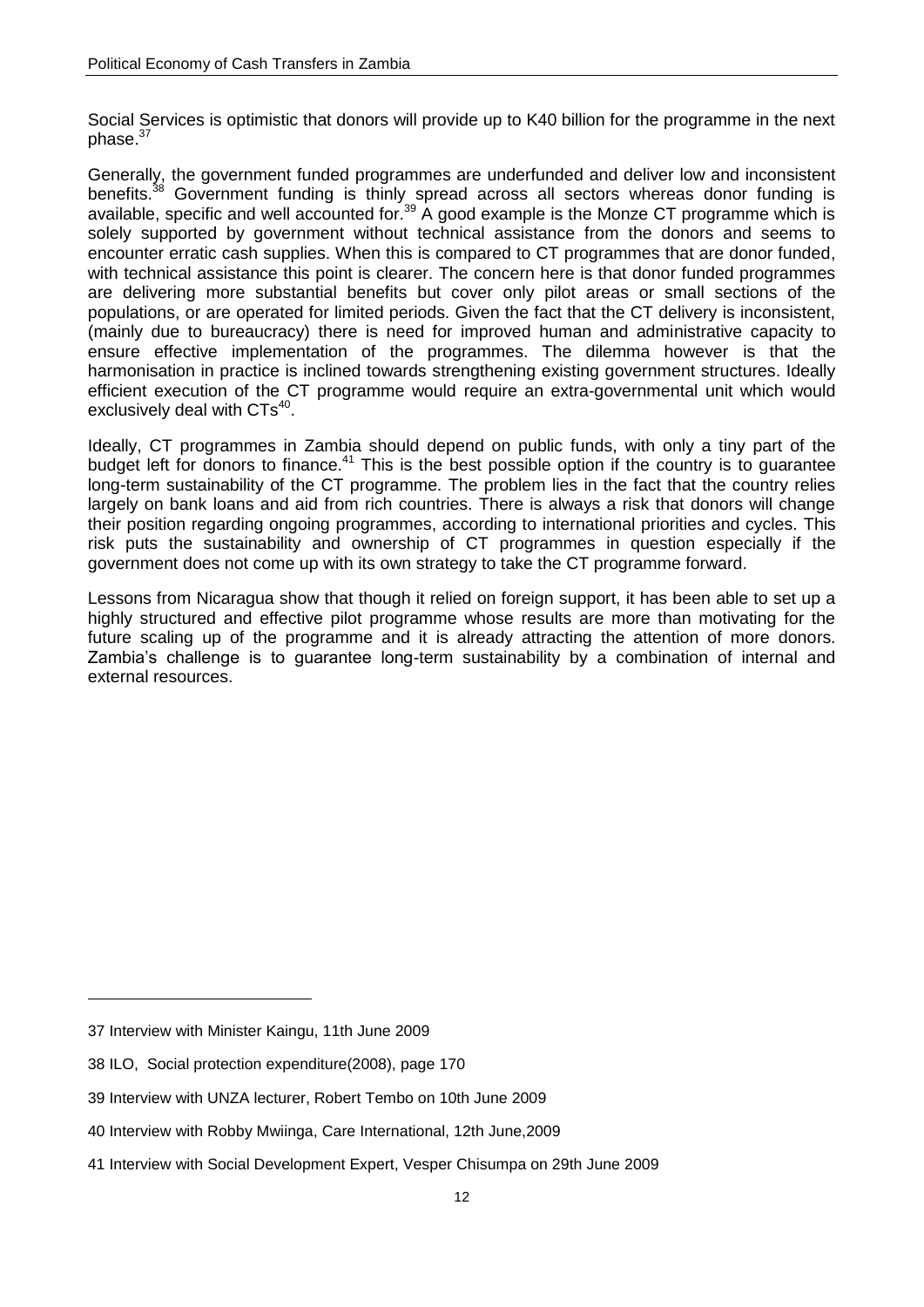### <span id="page-18-0"></span>**3. Conclusion**

CT programmes are relatively new in Zambia. They started with a pilot in Kalomo district of Southern province in 2003. Currently there are pilots being implemented in four other districts namely Monze and Kazungula in Southern province as well as Katete and Chipata in Eastern Province. There are plans to expand to five other districts this year (2009).

Nonetheless, the programme in Zambia fails to reach a wide range of people that are equally incapacitated and poor. This is because of highly limited targets, low and inconsistent levels of benefit as well as largely insufficient funding. Furthermore, the awarding of CTs lacks the necessary legal backing. Consequently, the poor have no recourse to claim for their rights when they are violated or when the people need to access claims. The neo-liberal ideology has an impact on the attitudes and perceptions about CTs in Zambia. CTs are seen as leading to consumption and hence undermining long-term economic growth targets. There is also a view that CTs are important especially if they are targeted at the incapacitated. Therefore targeting should be carefully undertaken to ensure the optimum use of the limited resources available.

CT programmes are heavily donor driven. This hampers the long term sustainability of the programme as there is need for local ownership and reliance on local resources. There is also need for investment in institutional and human capacity building to ensure effective implementation of the AU Livingstone Call for Action on Social Protection.

Notwithstanding all these challenges, CT programmes in Zambia need to be scaled-up as ultimately they have the ability to provide relief to the many poor and incapacitated households across the country. In doing so, there is need to strengthen or establish institutions that will ensure effective implementation. There is also need for government to strategically design mechanisms for resource mobilisation to ensure that plans are backed by enough resources. Awareness raising is also necessary to ensure an easy buy-in by various stakeholders in the country.

#### **Recommendations**

- <span id="page-18-1"></span>There is need for more debate around CT programmes to ensure that policy implementation and budgetary resource allocation are matched.
- The Zambian authorities must implement a national wide programme rather than keeping  $\bullet$ on with pilot schemes. The budget can accommodate 10% of the most destitute households in the country.
- To guarantee long-term sustainability there is need for the government of Zambia to  $\bullet$ increase internal resource allocation in combination with external resources to support CTs rather than focusing on managing external resources for the programme.
- There is need to strengthen, outsource or establish institutions that will ensure effective  $\bullet$ implementation of CT programmes. At present there are human resource and capacity constraints.
- Targeting should be carefully undertaken to ensure that the provision of cash does not alter  $\bullet$ behaviour negatively as well as to allow for the optimum use of the meagre resources available.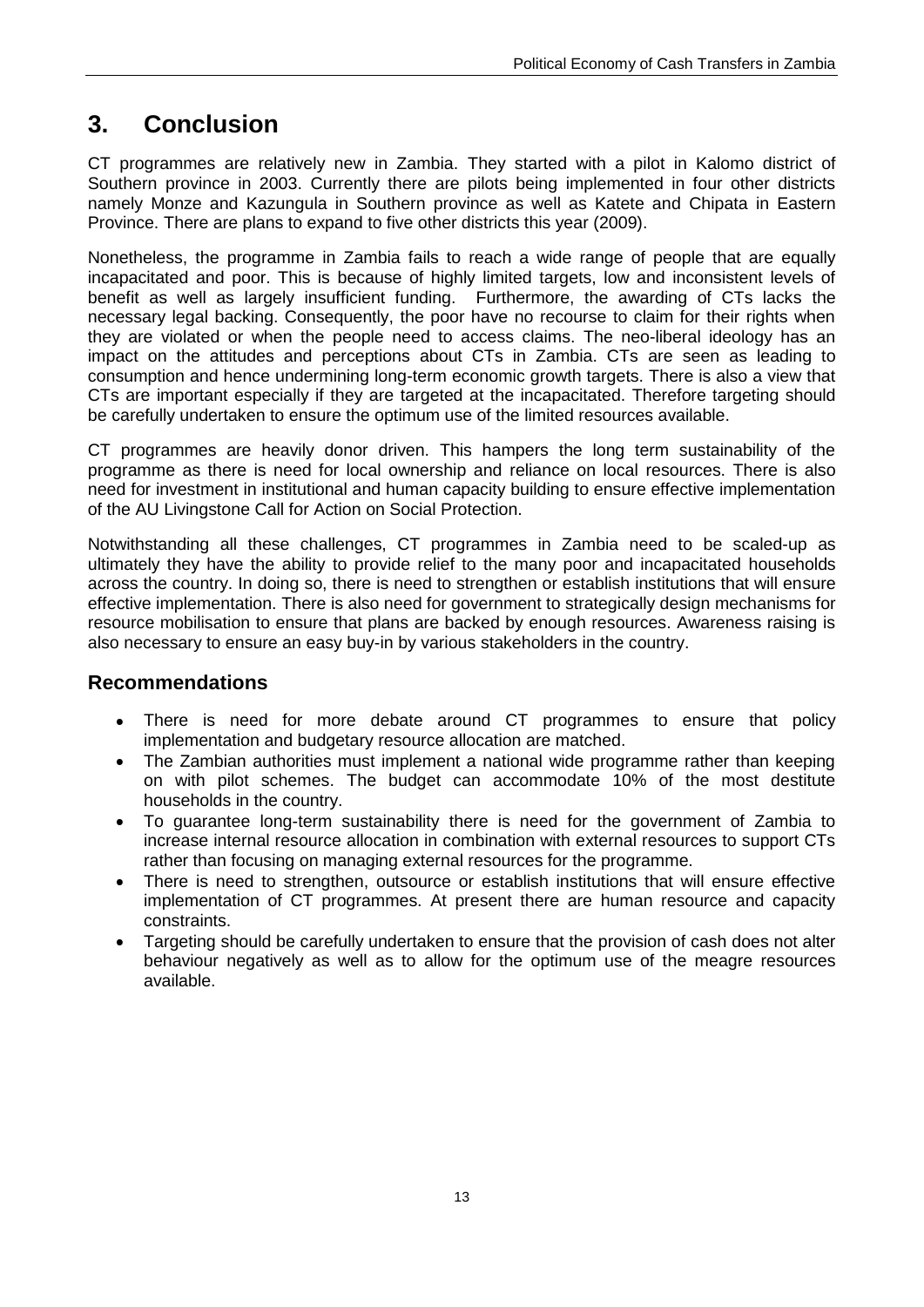### <span id="page-19-0"></span>**References**

Adato, M. and Bassett, L. (2007-2008) what is the Potential of Cash Transfers to Strengthen Families affected by HIV and AIDS? A Review of the Evidence on Impacts and Key Policy Debates (An HIV, Livelihoods, Food and Nutrition Security: Findings from RENEWAL Research International Food Policy Research Institute: Washington DC,

Devereux S. (2002) Safety nets in Malawi: The process of choice. Paper prepared for the IDS conference surviving the present, securing the future: social policies for the poor in poor countries. Institute of Development Studies,.25-26march 2002,

Gustav, N. and Gonzalez-Robledo, M . L.(2005) "Lessons Offered by Latin American Cash Transfer Programmes, Mexico's Oportunidades and Nicaragua's SPN. Implications for African Countries (Centre for Social and Economic Analysis: Mexican Health Foundation, June 2005).

International Labour Organisation (2008) Social Protection Expenditure and Performance Review and Social Budget

National Assembly of Zambia, (UD) Budget Speech by Honorable Dr. Situmbeko Musokotwane

United Nations Development Programme (2007) Human Development Report 2007/2008, Fighting Climate Change: Human Solidarity in a Divided World: New York, United States

World Bank (2007) Zambia Poverty and Vulnerability Assessment: New York [www.socialcashtransfers-zambia.org/social-cash-Zambia.php,](http://www.socialcashtransfers-zambia.org/social-cash-Zambia.php) accessed on 05/08/2009